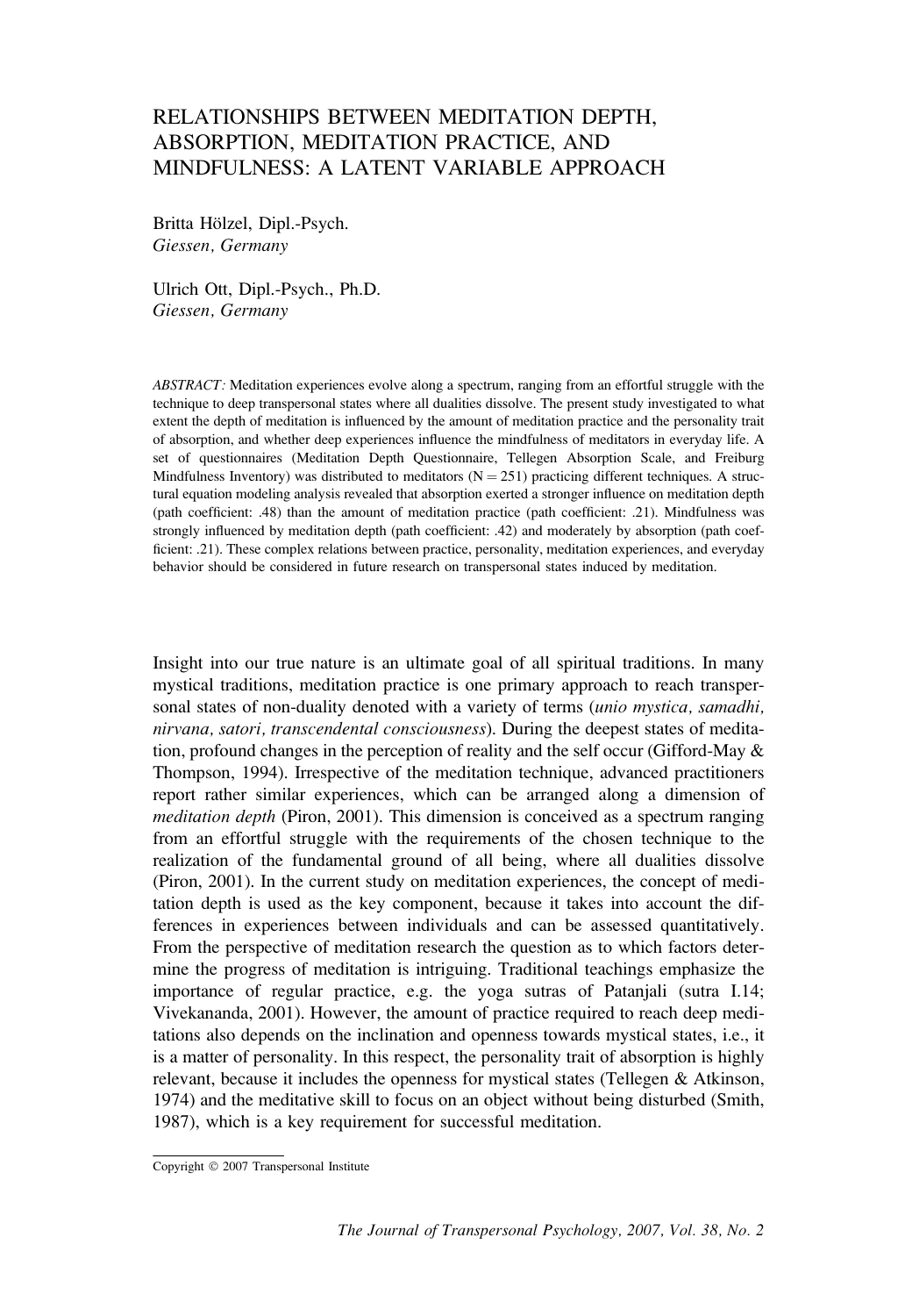A further interesting question concerning deep meditation experiences is their significance for everyday life. While an extensive body of literature exists on meditation and its effects (Murphy & Donovan, 1997; Shapiro & Walsh, 2003), the impact of deep experiences on everyday life has been rarely investigated. What are the consequences of transpersonal experiences during deep meditation? Are they only passing events or do they lead to sustained alterations of the mindset? Empirical research on these questions is scarce but it can be assumed that such experiences should influence a person's behavior and perspective on life. Anecdotal reports describe a variety of effects such as heightened awareness and less automatic behavior during daily routines, acceptance and appreciation of one's life, as well as a detached observer position that reduces reactions to distressing events and suffering in general (Hetherington, 2003; Kapleau Roshi, 1989).

Mindfulness is a key concept that comprises all these aspects and is increasingly considered relevant for clinical treatment modalities (Baer, 2003; Germer, Siegel, & Fulton, 2005). A growing number of people practice meditation and it is successfully applied for prevention and therapy of different psychological disorders (Grossman, Niemann, Schmidt, & Walach, 2004), but basic research is still at its beginning. Although literature on meditation research comprises far more than a thousand publications (Murphy & Donovan, 1997), complex interactions between variables such as the personality of practitioners, the regularity of meditation practice, deep meditation experiences and their effects are not yet sufficiently understood.

Here, we present a model that proposes specific relationships between these variables. The model is tested with empirical data of participants with different extents of meditation practice. Questionnaires that measure these specific variables were administered to a large sample of meditators in yoga centers. As we intended to investigate the relationship between latent constructs, the statistical method that is most appropriate is structural equation modeling (SEM).

In the next section, the different components of the model (latent constructs)—namely meditation depth, absorption trait, meditation practice, and mindfulness—as well as the expected relations between them will be introduced. We will then introduce the structural model that specifies these relations and tests the fit of the empirical data with the postulated model. Furthermore, the postulated restricted model will be extended by allowing additional relations between the variables. Thus, the fit of two alternative models can be compared.

DIFFERENT COMPONENTS OF THE MODEL

### Meditation Depth

Most spiritual traditions and masters of meditation agree that different stages of meditation depth exist (Piron, 2001). Different analogies and models can be found in the spiritual traditions that illustrate stages of meditation depth. The story of the ox and the herdsman in Zen, the eight stages of Yoga by Patanjali, and the seven mansions by Teresa from Avila are examples for analogies and models that are used by the different traditions to illustrate the meditative development. Although these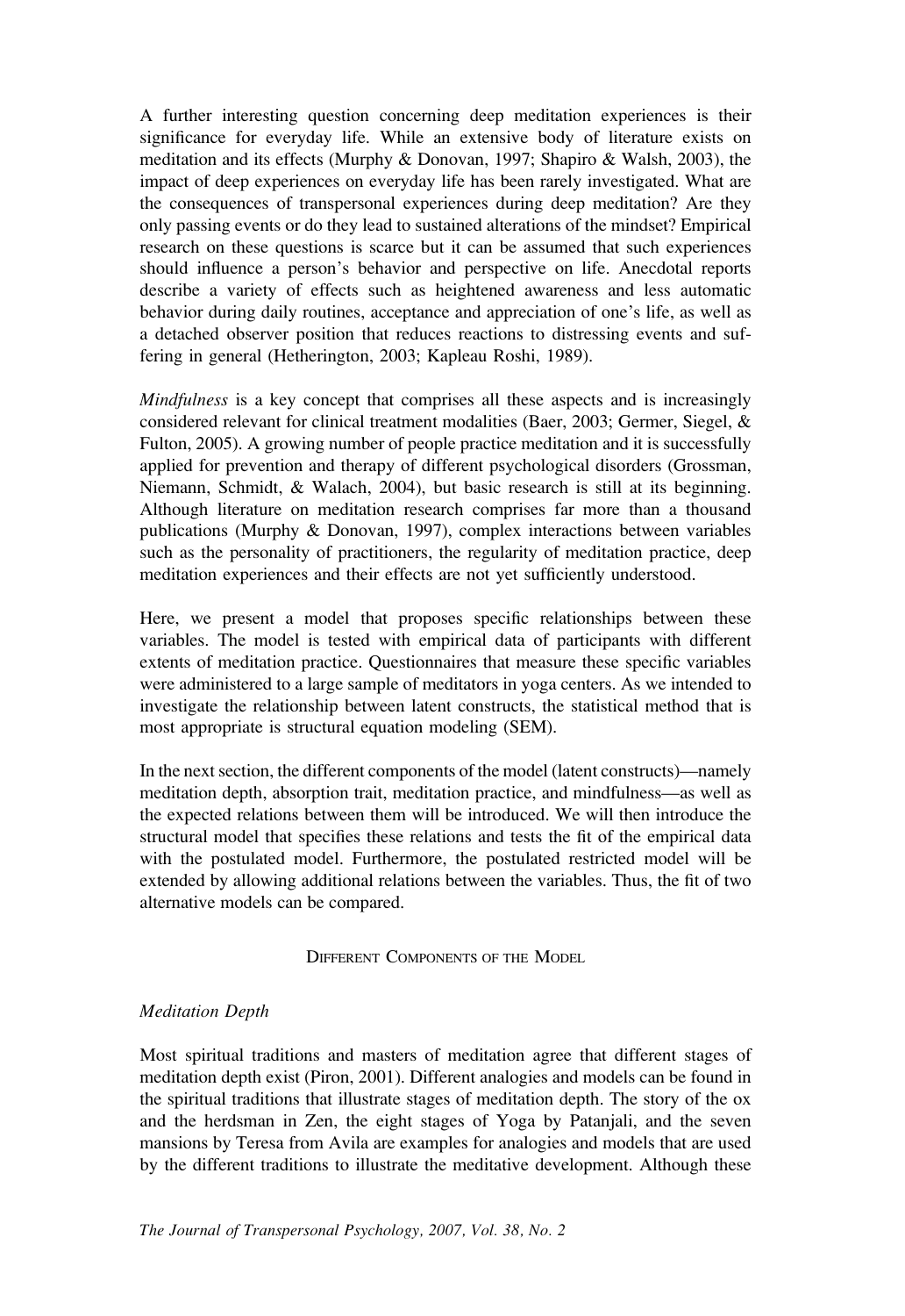traditions differ in the conceptualization of the stages, they resemble each other in the structure of the depth of experiences. Piron's investigation showed that experts from different traditions agree in their understanding of the dimension of depth.

Piron (2001) developed an instrument, the Meditation Depth Questionnaire (MEDEQ), a self-report questionnaire measuring the depth of meditative experiences. According to his work, meditative experiences can be placed into five stages along a dimension of increasing depth. Piron labeled the first of the five stages ''hindrances''. It covers difficulties in meditation like boredom, impatience, and problems with motivation and concentration. The second stage, ''relaxation'', contains a comfortable feeling, inner peace, and calmness. ''Concentration'', the third stage, describes the experience of being detached from thoughts, having a deep understanding or insight and feeling centered. The fourth stage, ''essential qualities'' includes feelings such as love, devotion, thankfulness, and connectedness. The last of the five stages is labeled ''non-duality'' and comprises the disappearance of cognitive processes and the experience of the unity of everything.

## Absorption

The experiences that meditators have in meditation can be considered altered states of consciousness (Vaitl, Birbaumer, Gruzelier et al., 2005). People differ in the ease with which they enter altered states. Hereby, personality plays a crucial role in determining whether a person will easily experience altered states of consciousness or not. The trait of absorption addressing the openness for self-altering experiences was introduced by Tellegen and Atkinson in 1974.

Tellegen and Atkinson (1974; S. 268) defined absorption as ''a disposition for having episodes of 'total' attention that fully engage one's representational (i.e., perceptual, enactive, imaginative, and ideational) resources''. The focus of attention is either narrowed or widened, so that the person enters an altered state of consciousness. Inherent correlates of the state-like manifestations of the trait of absorption are a heightened sense of the reality of the attentional object, an imperviousness to normally distracting events, and an altered sense of reality in general and of the self in particular (Tellegen & Atkinson, 1974). Absorption includes aspects such as the susceptibility for (esthetical) appealing stimuli, synesthetic associations, a disposition for thinking in images, self-forgetfulness, vivid memory, and mystical experiences. The instrument to measure absorption is the Tellegen Absorption Scale (TAS; Tellegen & Atkinson, 1974).

From a theoretical perspective, it seems most likely that people with a high absorption trait are able to enter states of deep meditation more easily. To our knowledge, no empirical studies on the influence of personality on meditation depth have been published so far, but we assume that the trait of absorption exerts an influence on the depth of meditative experiences.

# Meditation Practice

It has been shown that the depth of meditative experiences increases with the duration of meditation practice. That is, the more someone has practiced meditation, the deeper his or her meditative experiences will be. A study by Piron (2003) found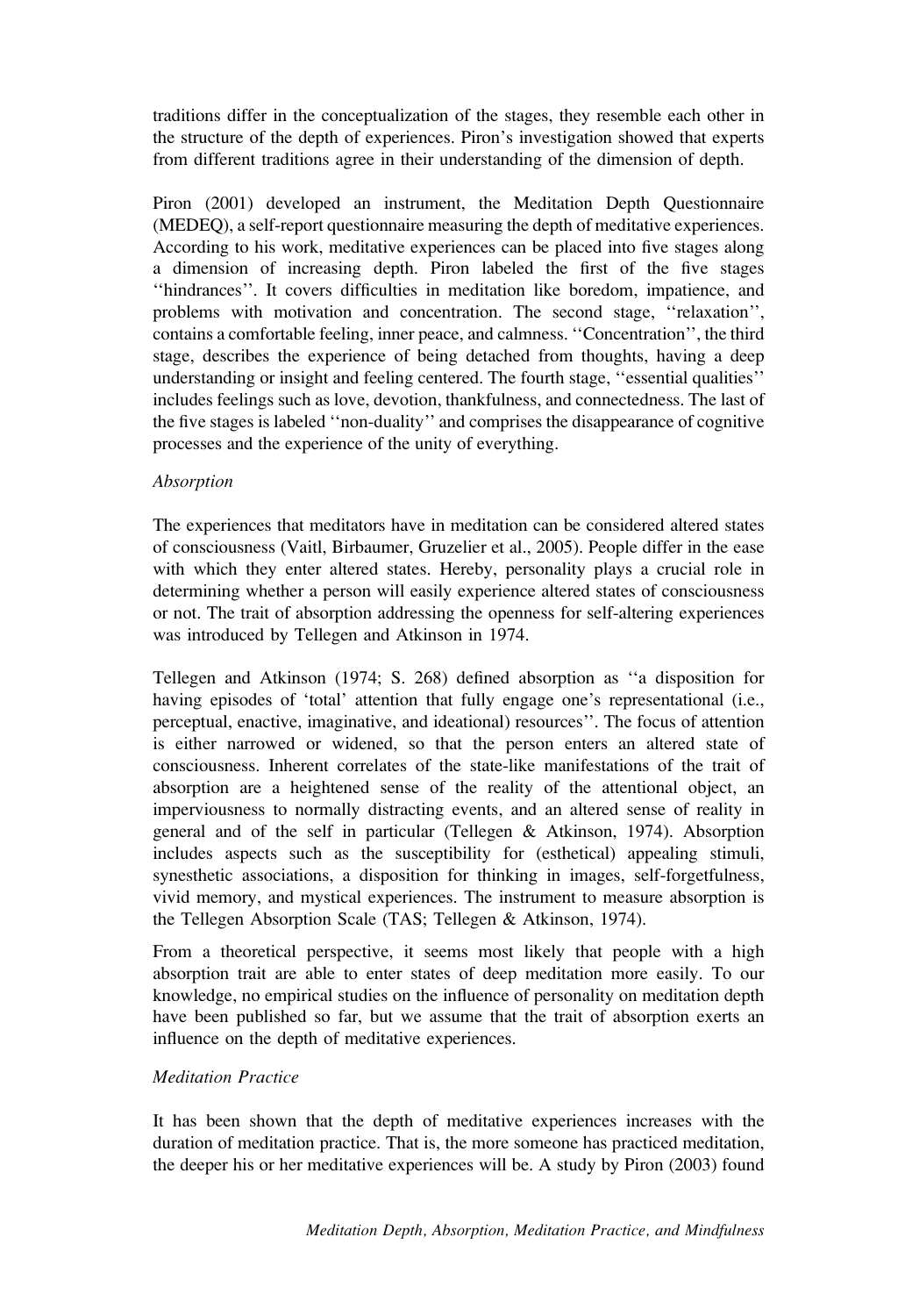a significant cross-sectional correlation between the amount of practice and the depth of meditation assessed with the MEDEQ. In addition, measurements were repeated in more than one hundred meditators after one year. Results showed that the increase of meditation depth was highly significant and yielded an effect size of  $0.42<sup>1</sup>$  Based on these results, we include the amount of meditation practice into the model as a further variable that influences the meditation depth. For the postulated model, we assume that absorption trait as well as the amount of meditation practice are the two relevant predictors for meditation depth.

In a cross-sectional study, Davidson, Goleman, and Schwartz (1976) found a difference in absorption scores (assessed with the TAS) between four groups of people with different amounts of meditation training, indicating an increase in TAS score from controls to long-term meditators. To test for the influence of meditation practice on the absorption trait, we included the path into the extended model, but not into the restricted model.

## Mindfulness

Mindfulness is the core feature of the Buddhist insight meditation (Vipassana meditation). It has been described as a process of bringing a certain quality of attention to moment-to-moment experience (Kabat-Zinn, 1990; Buchheld, Grossman & Walach, 2001). Following Bishop, Lau, Shapiro, et al. (2004), mindfulness comprises two components: self-regulation of attention and a specific orientation towards one's experiences. Attention is directed to immediate experiences, ''thereby allowing for increased recognition of mental events in the present moment'' (p. 232). The attitude towards the experiences is characterized by curiosity, openness, and acceptance.

In contemporary psychology, there has been substantial interest in the concept of mindfulness as an approach reducing cognitive vulnerability to emotional distress. Mindfulness has been adopted as an approach for increasing awareness and responding skillfully to mental processes that contribute to stress and maladaptive behavior. The mindfulness-based stress reduction program (Kabat-Zinn, 1982) that was initially developed for the management of chronic pain is now widely used to treat different emotional and behavioral disorders (Kabat-Zinn, 1998). In this training, mindfulness is first cultivated in formal meditation practice and then step by step transferred into everyday contexts.

Recently, Buchheld et al. (2001) developed an instrument to assess mindfulness in everyday life, the Freiburg Mindfulness Inventory (FMI). They conducted a pre-post design study and examined meditators' mindfulness scores with the FMI before and after insight meditation retreats. Scores after the course were significantly higher than before the retreat.

The results reported by Buchheld et al. (2001) are specific for insight meditators. However, we assumed meditation to have a positive influence on mindfulness in everyday life also in our sample, because a mindful attitude, the nonjudgmental focus on the present moment, is also emphasized as a goal of meditation practice in yoga tradition (Sivananda Yoga Vedanta Center, 2000). The influence of meditation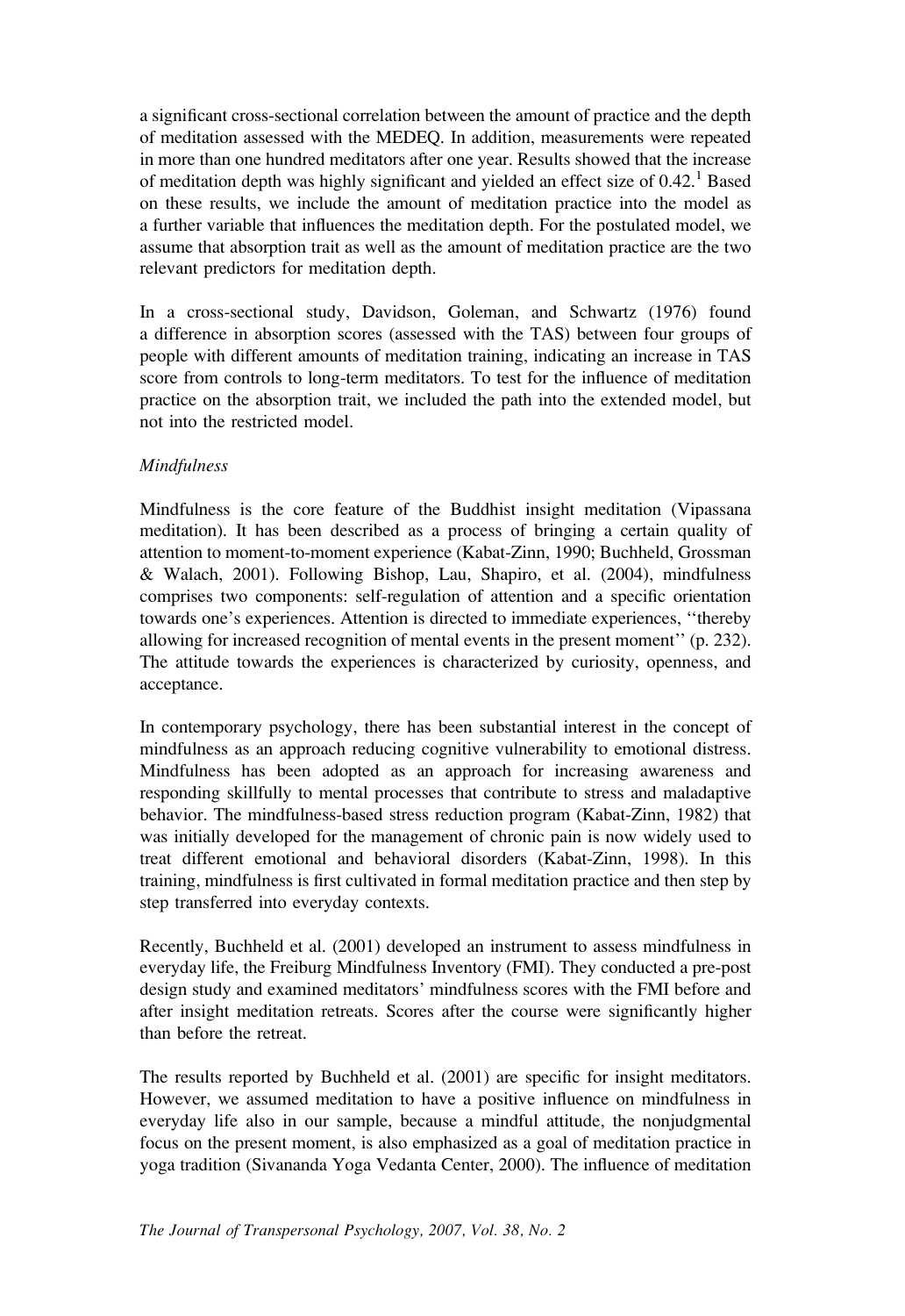

Figure 1. Structural (restricted) Model for the Experiences in Meditation (Meditation Depth), their Antecedents (Practice, Absorption) and Effect (Mindfulness).

practice was expected to be mediated by meditation depth, because experiences of deep emotional significance and changed reality perception could result in heightened awareness and a ''deautomatization'' (Deikman, 1966) of routine behavior. In the extended model, the additional direct influence of absorption and the amount of meditation practice on mindfulness in everyday life was tested.

# An Integrated Model of Meditation

Figure 1 gives an overview of the assumed causal structure between the variables in order to summarize the restricted model of meditation tested in the study.

The depth of meditation was assumed to be influenced by the personality trait absorption on one hand and by the amount of meditation practice on the other hand. Meditation depth was assumed to influence mindfulness in everyday life.

We first tested the model as depicted in Figure 1, since this structure appeals most, considering the relevant literature. As additional influences between the variables are conceivable, an extended model was specified allowing for all possible connections between the latent variables (c.f. Figure 2). Therefore, paths were included to model the direct influence of the variables practice and absorption trait on mindfulness not mediated by the meditation depth. Furthermore, the path from meditation practice to absorption trait was included to test the influence implicated by the results of Davidson et al. (1976). The possibility of a mutual influence of the variables will be addressed in the discussion.

#### **METHOD**

## Sample

Participants were recruited among the yoga students of Yoga Vidya, a German yoga school in the tradition of Swami Sivananda, a well-known yoga master from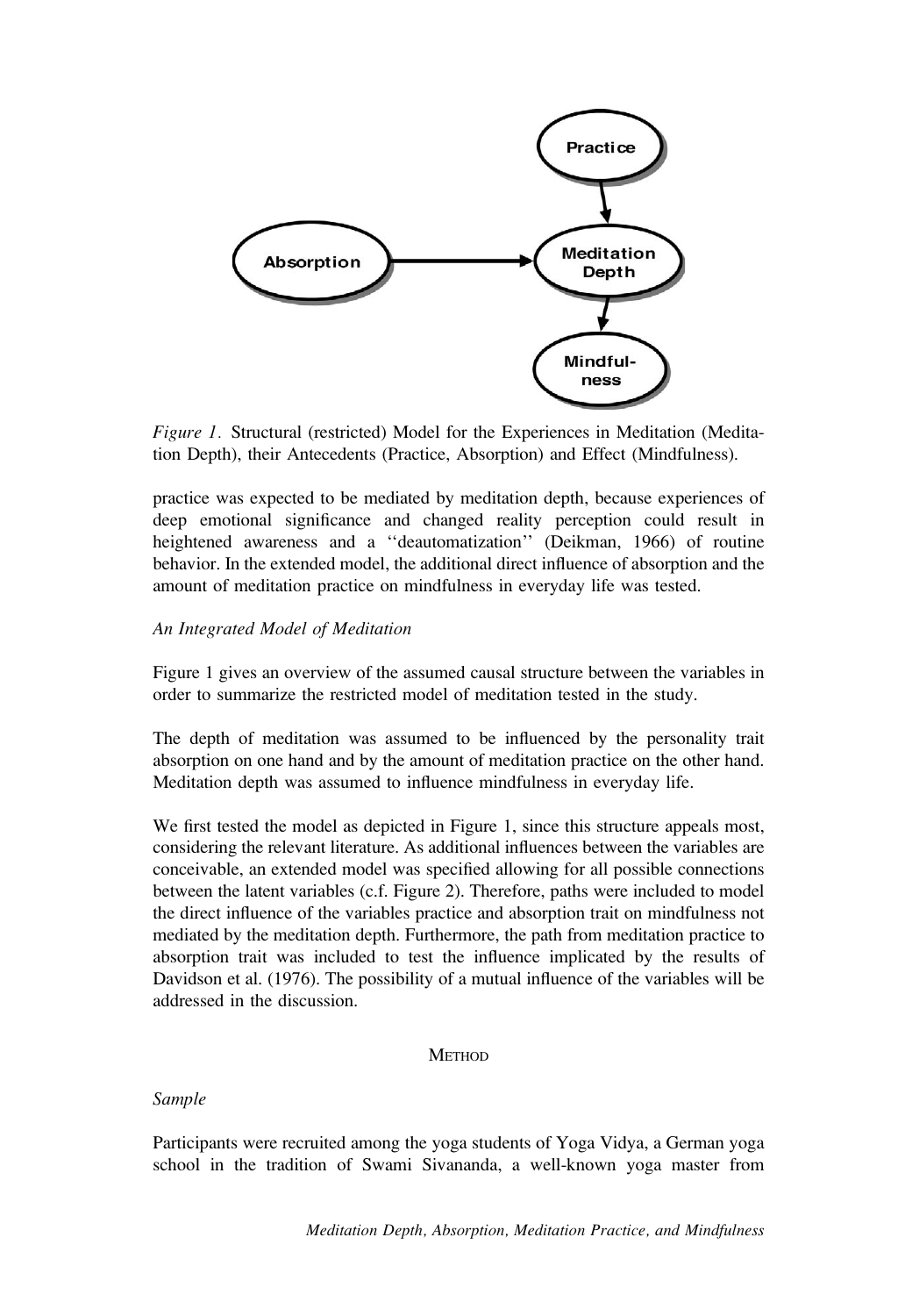

Figure 2. Extended Structural Model for the Experiences in Meditation (Meditation Depth), their Antecedents (Practice, Absorption) and Effect (Mindfulness).

Rishikesh/India, and his disciple, Swami Vishnu Devananda. All 15 urban yoga centers in Germany and Switzerland and two retreat centers were included. Questionnaires were sent to the centers and distributed to meditators. Urban centers received 50 questionnaires each, the two retreat centers 150 and 300 questionnaires, respectively (1400 questionnaires in total). Within three months, 251 completed sets of questionnaires were returned. The rather low return rate was due to the fact that only few questionnaires were actually handed out to meditators, because the number of serious and regular meditators was not very high among the yoga students, who were often primarily engaged in the body-oriented Hatha-yoga exercises. However, the exact number of distributed questionnaires is unknown.

The majority of participants were female  $(73\%)$ . The reason for the unequal distribution of sex was most likely due to the generally higher rate of female yoga practitioners. The age of participants ranged from 20.8 to 70.5 years (months transformed into decimal values of years) with a mean age of 40.7 years (standard deviation: 10.4 years).

Forty-three percent of the participants indicated that they belonged to no religious denomination. A similar percentage belonged to one of the two Christian churches that are predominant in Germany (24% protestant, 22% catholic). Seven percent marked that they belonged to more than one denomination; Buddhist and others reached 3%.

### Meditation Experience of the Participants

The duration of meditation practice ranged from only some days to 50 years. The average meditation practice was 4.7 years. For 17 participants, the duration of meditation practice was unknown.

The average length of a meditation session ranged from 5 up to 200 minutes, the mean being 30 minutes. The majority of the participants reported meditating once to twice daily (mean: 1.3 sessions per day), while some participants meditated up to five times a day. Not all of the participants meditated every day; responses ranged from daily practice to one session per week (mean: 5.3 sessions per week).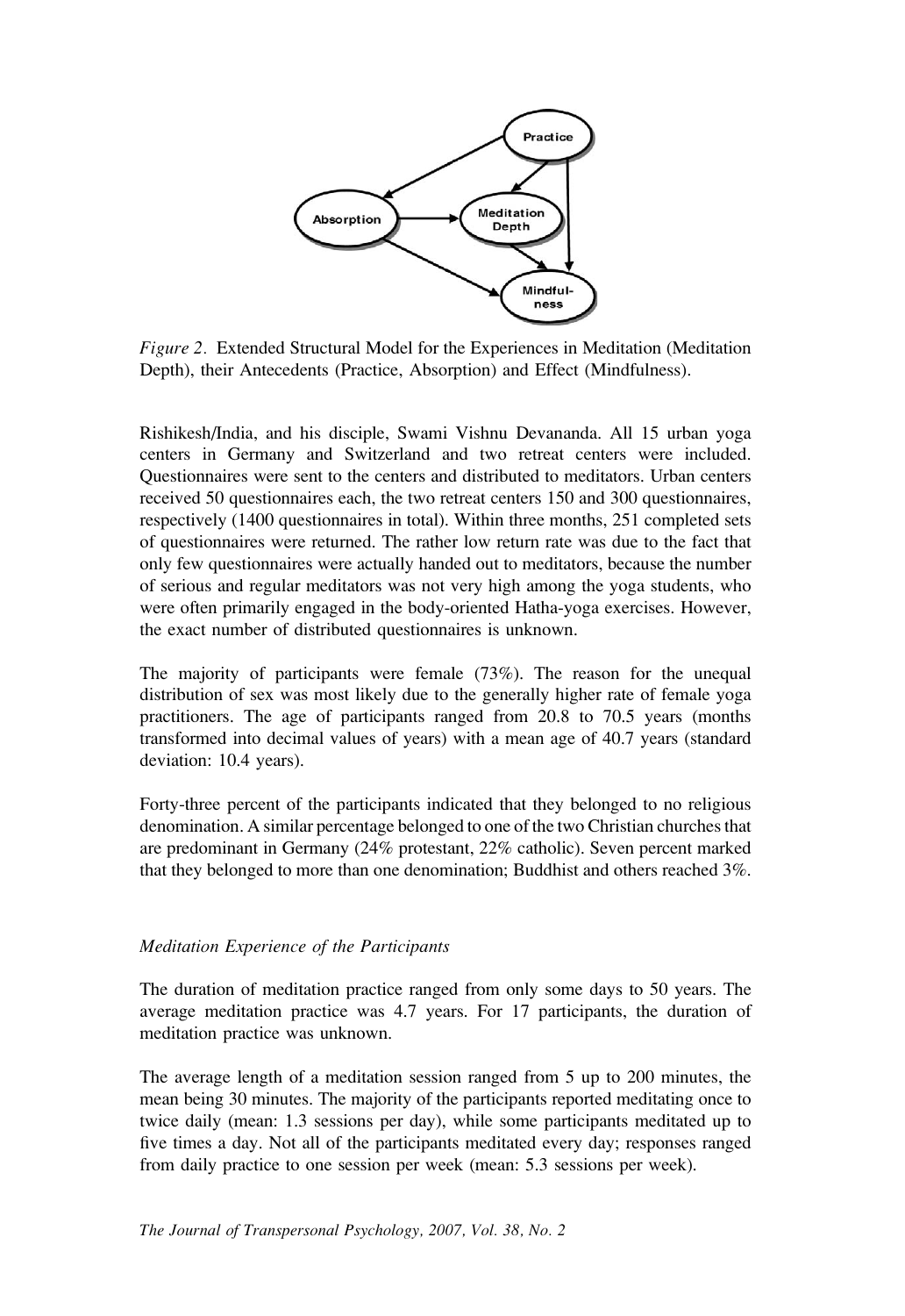Most of the participants (45%) practiced a meditation technique based on the teachings of Swami Sivananda, Swami Vishnu Devananda, or a meditation practice taught by Yoga Vidya teachers. Forty-three percent of the participants made no specific response concerning the teacher and 17% of the meditators named other teachers, such as Maharishi or Goenka (multiple responses were possible).

The meditation techniques, which were practiced by the meditators, cover a wide range: 47% mantra meditation; 14% ''silent'' meditation, 10% concentration on the breath, 9% Vipassana- or mindfulness meditation, 5% meditation for expansion, 4% each, concentration on the chakras, energy meditation, and ''meditation on the attributes'' as well as 3% meditation on light. Thirty-four percent of the respondents named more than one technique; 6% made no response. However, an open answer format was given for the assessment of meditation techniques that had been practiced by the participants. Techniques were labeled in different ways and coding was sometimes ambiguous. We therefore refrained from analyzing differences between the subgroups of meditators practicing different techniques.

## Meditation Techniques

A description of the most frequently named meditation techniques follows below. With the exception of mindfulness meditation, the techniques originate from the yogic tradition. For a more detailed description of meditation as taught by Swami Sivanada, see Swami Vishnu Devananda (1999).

Meditators typically sit in a comfortable cross-legged position with a straight back, keeping their eyes closed. For most of the techniques, the meditator is instructed not to change the breathing pattern, but solely to become aware of its natural pace and quality. Upcoming thoughts should be noticed, but not elaborated. When realizing that thoughts are coming up, the meditator should patiently redirect his attention to what he focuses on.

Mantra Meditation. A mantra is a word or phrase, a ''mystical energy encased in a sound structure'' (International Sivananda Yoga Vedanta Centers, 1989). It is stated that, when repeated in meditation, it will bring the individual to a higher state of consciousness (Sivananda Yoga Vedanta Center, 2000). For the yogic meditation practice, typically, a Sanskrit mantra is chosen. Common mantras are ''om'', ''soham", and "om namah shivaya". In the Simple mantra meditation, as taught by Yoga Vidya, the mantra is silently repeated with each inhalation and with each exhalation.

Meditation for Expansion. For the technique of expansion, the awareness is systematically directed to the different sides of the body. Beginning with the bottom side, the meditator feels those parts of the body that touch the ground. He then imagines the parts to expand into the ground with every exhalation. He experiences the body to become wider and the body's energy to expand. This is done for all sides of the body. The breath is used to direct the awareness into the expansion.

Meditation on the Attributes. The aim of this technique is to strengthen a positive character trait. The meditator chooses a character trait that he wishes to cultivate and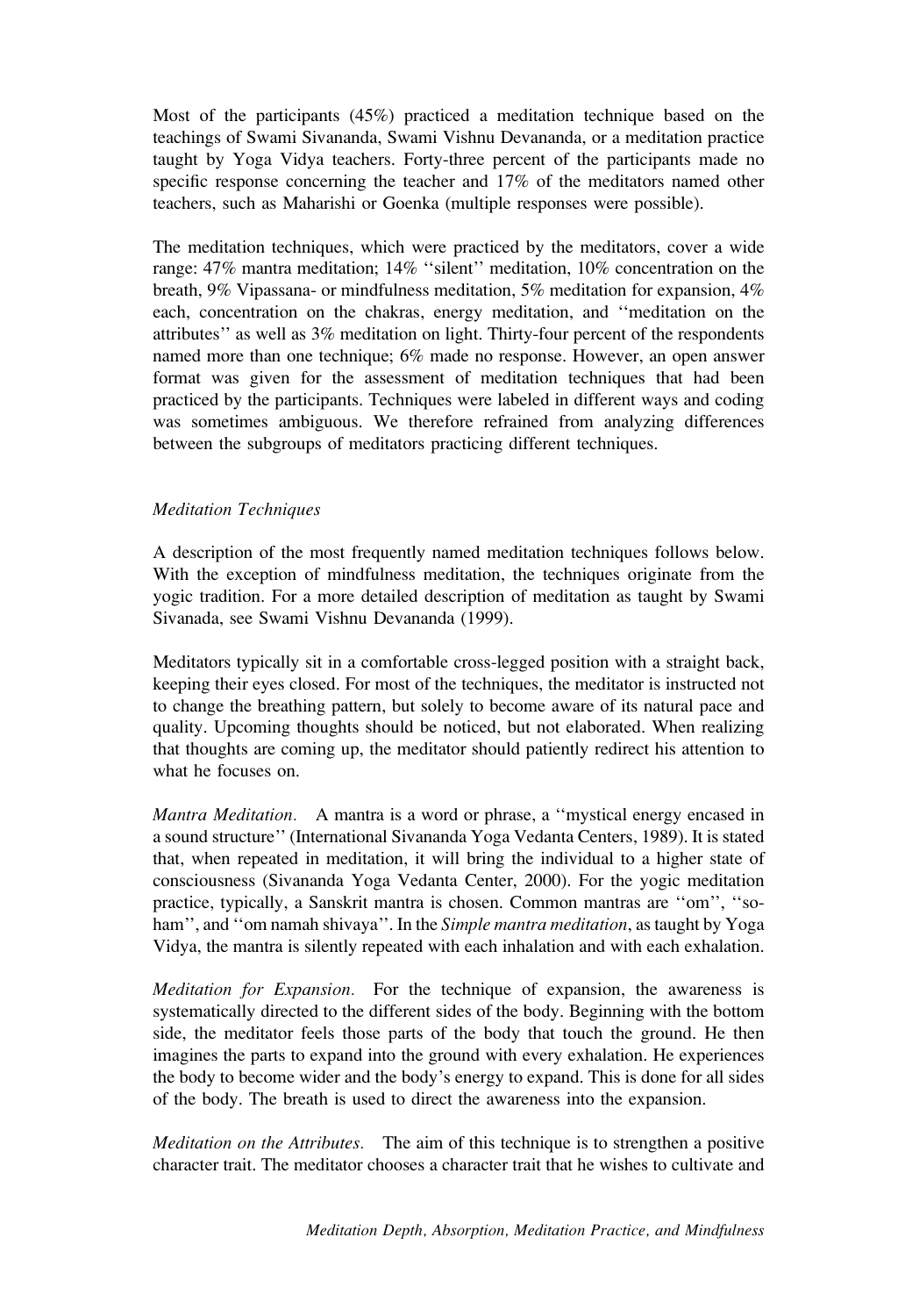forms an affirmation, such as ''I am brave'' or ''I am self-confident''. He then silently repeats the affirmation. After some time, he starts contemplating about the character-trait. He, for example, thinks about the advantages and positive effects of braveness. Furthermore, he visualizes himself in situations where he makes use of the strong character trait and finally ends the meditation with the intention of realizing the trait in everyday life.

Light Meditation ("Tratak"). For light meditation, in Sanskrit "Tratak", a candle is placed about two to five meters in front of the meditator. The eyes are first kept open and the meditator gazes into the flame and ''absorbs'' the light. After watching the flame for some time, the meditator closes the eyes. He might then see the afterimage of the flame, shades and lights or images. Without any expectation, he observes, what is there. Each session comprises times in which the eyes are kept open and times in which they are kept closed.

Energy Meditation. For energy meditation, the person sits with the spine erect and keeps the whole body very relaxed. He first imagines light and energy to flow into the body from the top of the head, the fontanel. Expanding the abdomen with each inhalation and contracting it with the exhalation, the meditator accumulates energy in the abdomen. He then guides the energy down to the lower end of the spine from where it is sent up through the spinal column into the head with the exhalation. A complete circle is created by sending the energy down to the lower end of the spine with each inhalation and up to the head with each exhalation.

Mindfulness Meditation. Mindfulness or insight meditation is a technique that stems from Buddhism. Its basic feature is a non-judging, non-manipulating observation of mental processes. The meditator is aware of whatever comes up in the mind – emotions or cognitions – but he refrains from analyzing or conceptualizing. The meditator first observes the breath (anapana-sati) and then systematically ''scans'' the body (vipassana meditation), to become more and more aware of feelings and sensations. The awareness is at first on a gross level of body sensations, and then, with growing experience, it is directed towards more and more subtle aspects of body sensations. A systematic approach of the technique was developed by S.N. Goenka (Hart, 1987).

Silent Meditation. The term ''silent meditation'' is, in the context of Yoga Vidya, used to refer to meditation sessions without direct guidance or instructions. Meditators sit with eyes closed and in silence and practice the technique which most appeals to them in that moment. It is therefore not possible to determine, which technique exactly was practiced, when participants reported to practice silent meditation.

# Questionnaires

The set of questionnaires used in the study includes the Meditation Depth Questionnaire (Piron, 2001), the short version of the Freiburg Mindfulness Inventory (Walach, Buchheld, Buttenmüller, Kleinknecht, & Schmidt, 2006), and the German version of the Tellegen Absorption Scale (Tellegen & Atkinson, 1974) published by Ritz and Dahme (1995).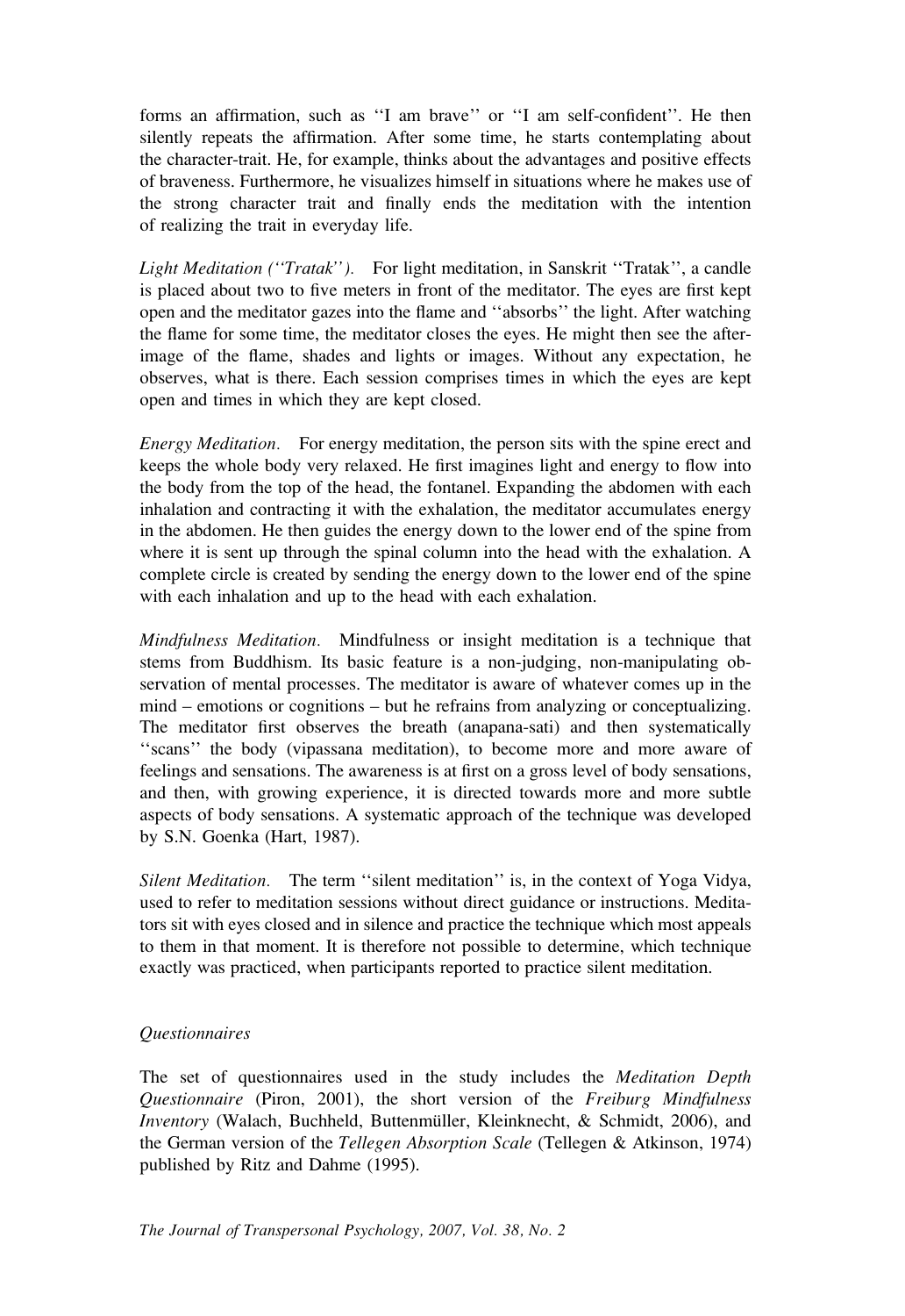Meditation Depth Questionnaire (MEDEQ). The MEDEQ contains 30 items about experiences in meditation. The fit of these statements is rated referring to meditations of the last week, with the scale ranging from  $\theta$  (*not at all*) to 4 (*very much*). Responses are summed up to a total score for the dimension of meditation depth. Piron (2001) showed that the items of the questionnaire can best be interpreted in terms of a five-cluster solution:

- 1. Hindrances. Restlessness, busy mind, laziness, boredom (e.g. "I felt bored.")<sup>2</sup>
- 2. Relaxation. Feeling well, smooth breathing, increasing patience and calmness (e.g. ''I became more and more calm and patient.'')
- 3. Concentration. Being detached from thoughts, attentive control over the mind, feeling of centeredness, strong energy, insight, inner peace, and equanimity (e.g. ''I experienced equanimity and inner peace.'')
- 4. Essential Qualities. Transcendence of method, form and time; clearness, wakefulness, love, devotion, connectedness, surrender, grace, thankfulness, unconditional self-acceptance, infinite bliss (e.g. ''I experienced boundless joy.'')
- 5. Non-duality. Disappearance of cognitive processes such as thinking, comparing, discriminating, judgments and perceptions of emotions and sensations; unity of all; emptiness and infinity of consciousness; dissolution of the subject-object dichotomy (e.g. ''I felt myself at one with everything.'')

Piron (2001) reported that a factor analysis revealed a one-dimensional structure of the MEDEQ, with all items except item no. 3 loading strongest on a single factor, which explains 69.5% of the total variance. Item no. 3 was therefore omitted for the generation of the total score. The internal consistency of the questionnaire is high: Cronbach's  $\alpha = 0.92$  and item discrimination indices range from  $r_{it} = .72$  to  $r_{it} = .93$ .

Regarding the validity of the questionnaire, content validity was achieved by involving expert ratings in the process of item construction. Convergent validity exists with another questionnaire, which measures the depth of meditation experiences (Ott, 2001) and with the Meditation Development Index by Engel (1997). Discriminant validity was confirmed with a personality inventory, Trierer Persönlichkeitsfragebogen (TPF; Becker, 1989) and the Symptom Check List (SCL-90-R; Franke, 2002).

The levels of meditation depth are not specific to only certain meditation traditions, but seem to be universal: the depth of the expressed experiences was rated by 40 experts from different meditation schools with high concordance. Furthermore, meditators from different traditions did not differ in their mean scores.

Freiburg Mindfulness Inventory (FMI). The FMI (Walach et al., 2006) is an instrument measuring mindfulness in everyday life. The long version of the questionnaire consists of 30 items. It is very specific to mindfulness meditation (Vipassana) and the authors suggest employing it ''among individuals who have had some prior exposure to the practice of mindfulness meditation'' (Buchheld et al., 2001, p. 27). The short version, which comprises only 14 items, is less specific to mindfulness and the authors recommend using it for general populations without previous experience with mindfulness meditation (Walach et al., 2006). Items describe attributes of mindfulness, for example: ''I am open to the experience of the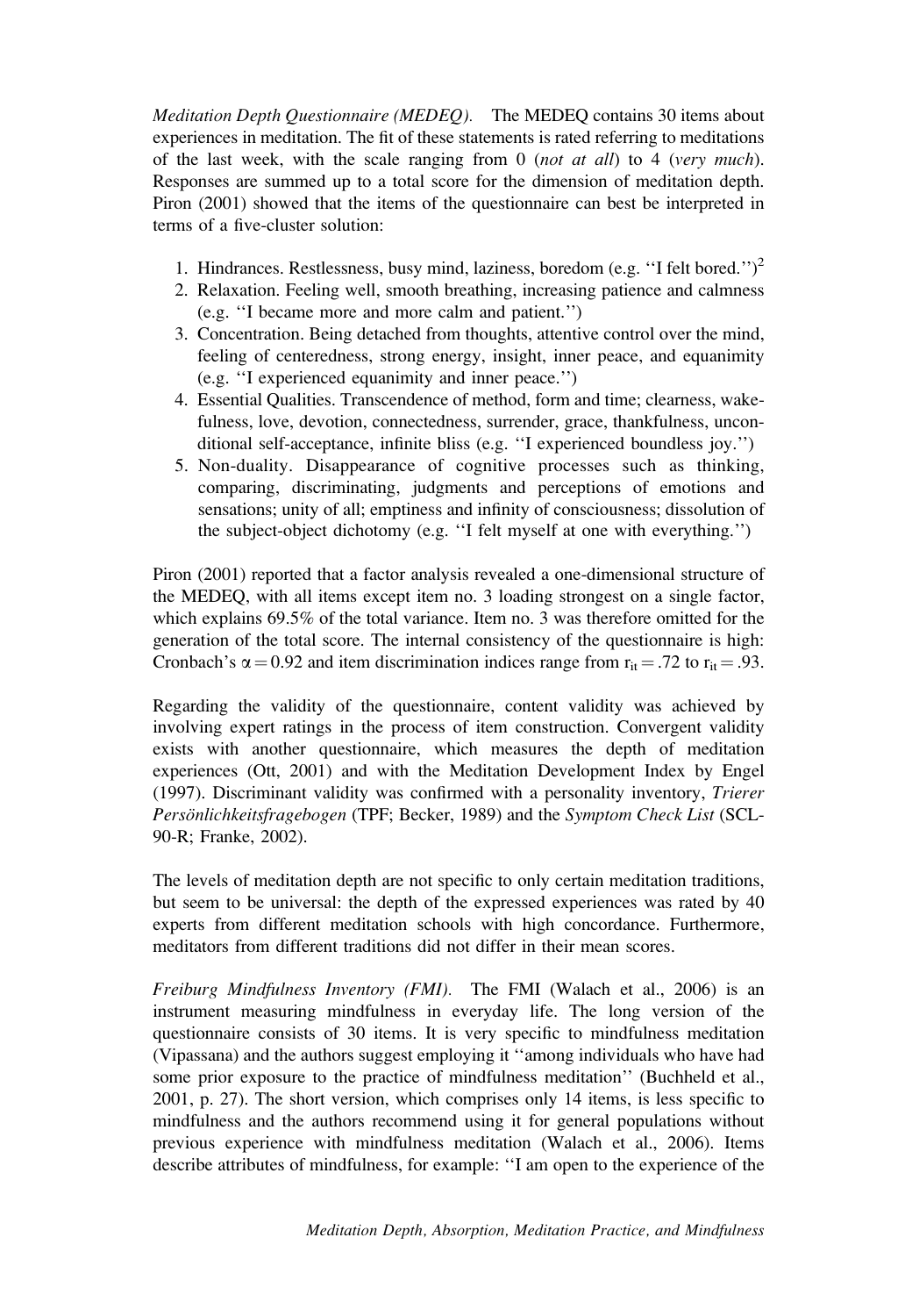present moment,'' ''I sense my body, whether eating, cooking, cleaning or talking,'' and ''I accept unpleasant experiences.'' Items are rated on a 4-point Likert-type scale.

Item construction was based on German and English literature on mindfulness meditation. For the test development, expert ratings from well-experienced meditation teachers were obtained to check the item formulation. The long version of the questionnaire was employed in an investigation of meditation seminars. Significant increases in the scores after the course as well as the way of item construction denote a good validity of the questionnaire. The internal consistency of the scale is sufficient (Cronbach's  $\alpha = 0.86$ ).

Tellegen Absorption Scale (TAS). Within a series of factor-analytic investigations, Tellegen and Atkinson (1974) developed the TAS for the measurement of absorption. Tellegen (1992) reports a factor analysis based on a large sample ( $n =$ 2000) that yields a six factor structure of the questionnaire. Three factors, labeled ''responsiveness to engaging stimuli'' (e.g. ''I can be deeply moved by a sunset.''), ''synesthesia'' (e.g. ''I find that different odors have different colors.'') and ''enhanced cognition'' (e.g. ''I often know what someone is going to say before he or she says it.'') each contain seven items. The factor ''oblivious/dissociative involvement'' contains six items (e.g. ''When I listen to music I can get so caught up in it that I don't notice anything else.''), ''vivid reminiscence'' three (e.g. ''Sometimes I feel and experience things as I did when I was a child.'') and ''enhanced awareness'' four items (e.g. ''I sometimes 'step outside' my usual self and experience an entirely different state of being.''). These six factors form one higher-order factor. However, the high correlations found between the factors (oblique rotation) point to a general absorption dimension and discourage the use of subscales (Tellegen, 1992).

A German version of the scale, which contains 34 items, was published by Ritz and Dahme (1995). Responses are marked on a 5-point rating-scale. Estimations for the reliability by split-half ( $r_{tt} = 0.88$ ) and the internal consistency ( $\alpha = 0.89$ ) are acceptable. Item discrimination indices are – with one exception (item 1:  $r_{it} = .27$ ) – above  $r_{it} = .30$ .

Demographic Variables and Meditation Method. The set of questionnaires was supplemented by further questions concerning socio-demographic variables, such as age, sex, education, profession, marital status, and religious denomination. In addition, amount and style of meditation practice was assessed (years of practice, duration, frequency, method, and teacher) in an open answer format.

To obtain a measure for the amount of meditation practice, an estimation of the total hours of meditation (practice in weeks  $\times$  hours per week) appeared unreliable due to changing amounts of meditation practice over time. Instead, years of meditation practice was chosen to indicate amount of practice.

Method of Analysis: Structural Equation Modeling (SEM)

SEM is a multivariate method that permits the analysis of complex data. The method allows inspection of relationships between hypothetical constructs, which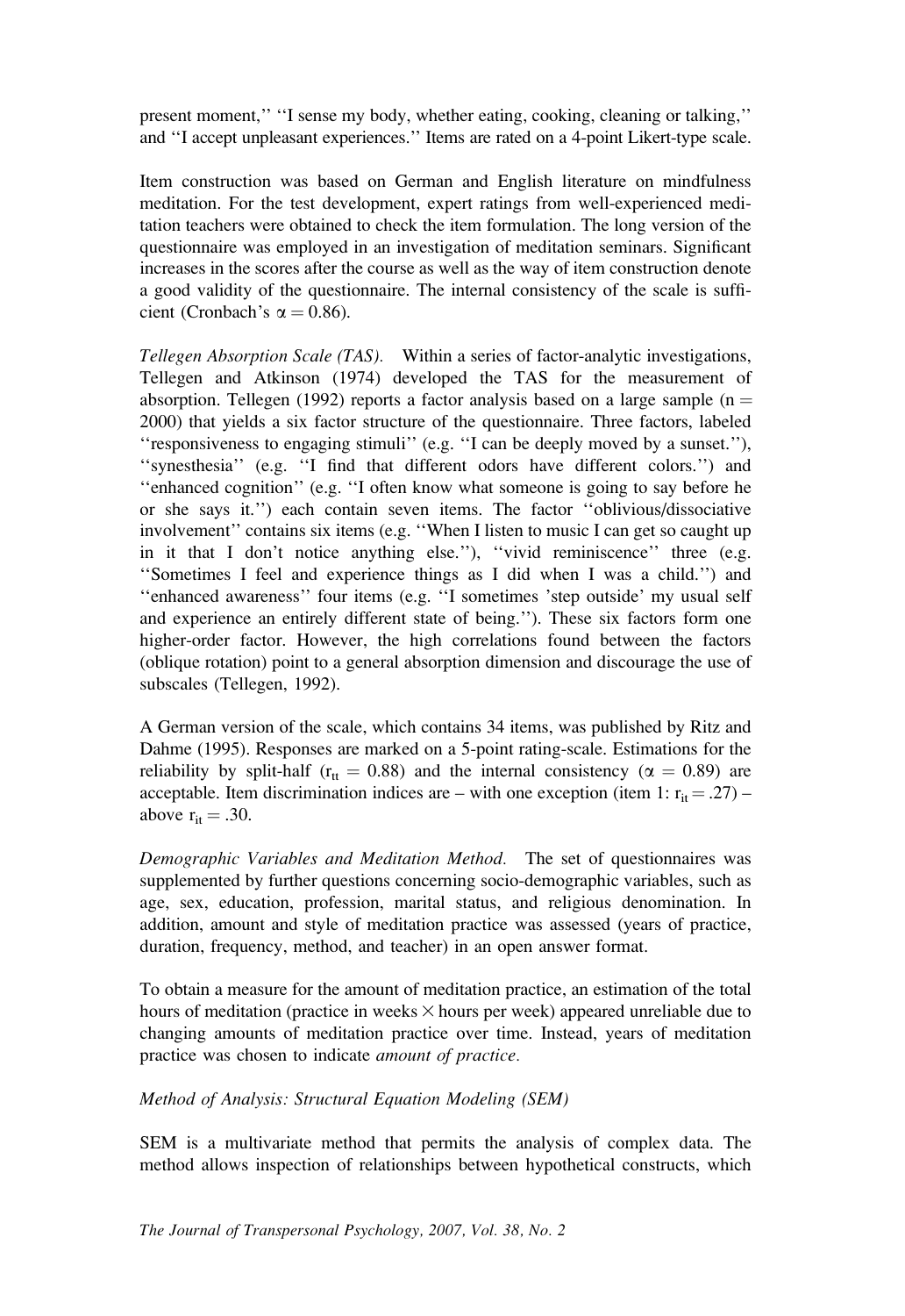are non-observable, that is, latent factors (cf., Bollen, 1989; Maruyama, 1998). The hypothetical structure is tested for its fit with empirically gained data, using different goodness-of-fit statistics.

Goodness-of-fit Statistics. As the model fit cannot be determined by means of one single test, it is essential to simultaneously regard different goodness-of-fit statistics for the evaluation of the model (Bollen & Long, 1993; Mueller, 1996). The Chi-Square-Test  $(\chi^2$ -Test), Root Mean Square Error of Approximation (RMSEA), Goodness-of-Fit Index (GFI) and Adjusted Goodness-of-Fit Index (AGFI; Jöreskog & Sörbom, 1984), Non-Normed Fit Index (NNFI; Bentler & Bonett, 1980), and Comparative Fit Index (CFI; Bentler, 1990) were chosen for the evaluation of the structure in the study.

The  $\chi^2$ -test examines the congruence between the empirical covariance matrix and that generated for the postulated model. Because it is highly dependent on the sample size, the value has to be compared with the degrees of freedom of the model (Bollen, 1989). As there is no absolute standard, quotients of 2 or 3 are generally considered as good or as acceptable respectively.

The RMSEA regards the error of estimation in the population and it results from the minimum of the fit-function of the estimation of the model parameters, the sample size, and the degrees of freedom (Jöreskog  $&$  Sörbom, 1993). Following Browne and Cudeck (1993) an RMSEA of 0.05 can be considered a good fit and an RMSEA between 0.05 and 0.08 can be considered an acceptable fit. Taking the degrees of freedom into account, it satisfies the requirement for parsimonious models.

The GFI indicates how much of the total variance of the empirical matrix can be explained by the covariance specified by the model (Bollen, 1989) and thus equals the determination coefficient in a regression analysis. It should get close to ''1'' to indicate a good model. A value  $>0.95$  is regarded sufficient. As the GFI favors complex models to parsimonious models, the AGFI, which takes the degrees of freedom into account, is used instead.

The NNFI expresses how much better the model fits in comparison to an independence model. Equally, the CFI refers to the discrepancy between the postulated and an independence model, which assumes the worst possible fit, but is standardized to a value between "0" and "1". For both, NNFI and CFI, a good model fit lies above 0.95, an acceptable fit above 0.90.

A  $\chi^2$ -difference statistic was used for the comparison of the two models.  $\chi^2$ difference statistics measure the significance of the difference between two SEM models of the same data, in which one model is a nested subset of the other (cf. Bentler & Bonett, 1980), i.e., both models contain the same variables, but constraints are added for one of the models.

Specification of the Model in LISREL. The LISREL-model specified for the study included one confirmatory factor analysis for each of the three questionnaires. In order to reduce the number of parameters to be estimated, items were aggregated into parcels (for generation of item parcels cf. ''Preprocessing of the data''). Factor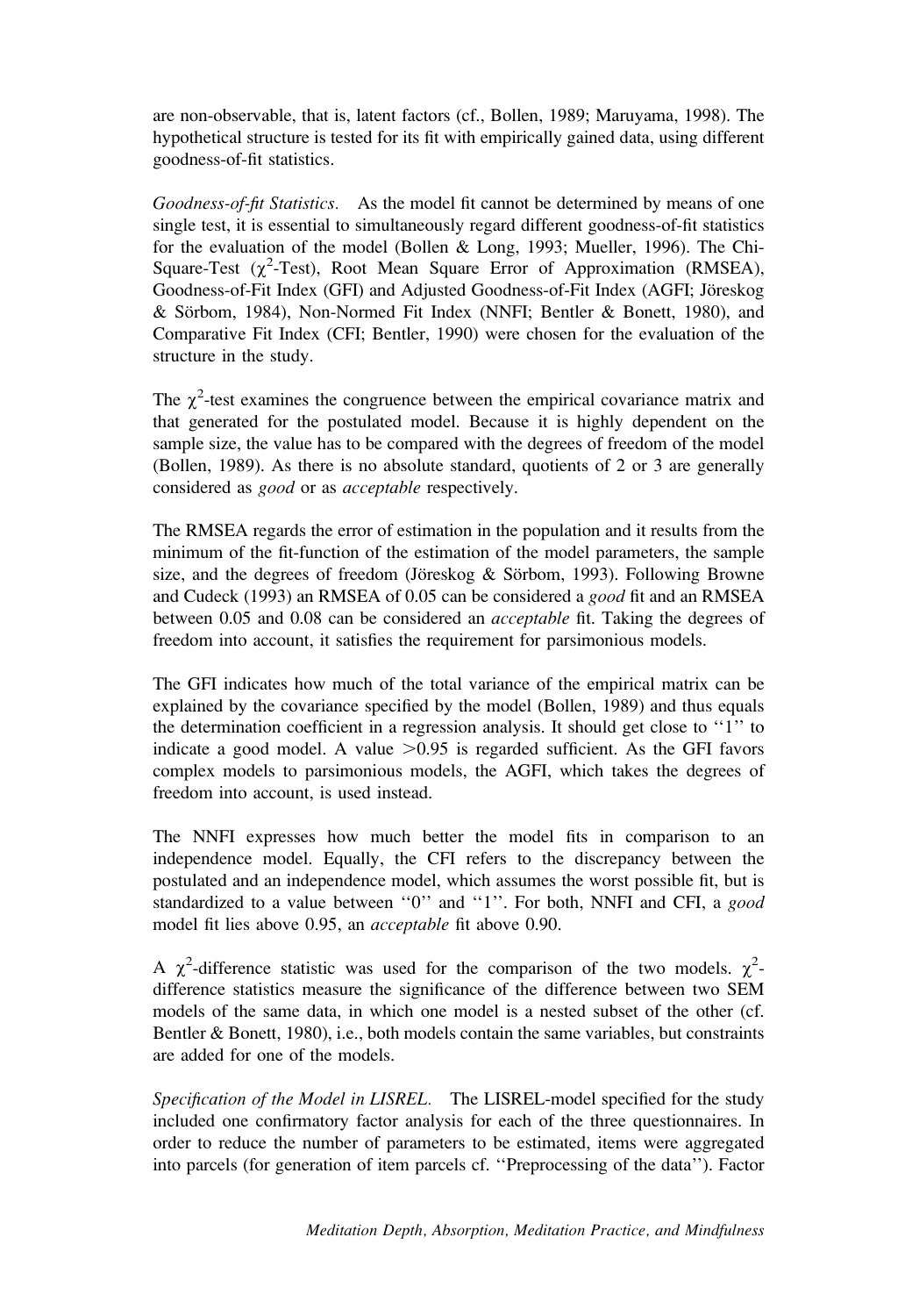loadings of the item parcels on the latent factors as well as the error variances were freely estimated by the program. The latent variable for meditation practice was directly accounted for by the years of practice. This means that the respective factor loading was fixed to 1 and the error variance to 0. In the structural model, which models the relationships between the latent variables, three coefficients were to be estimated by the program for the restricted model. Following the hypothetical assumptions, meditation depth was determined by absorption trait as well as by the amount of meditation practice. Accordingly, the path coefficients of the amount of practice and absorption trait on meditation depth were estimated. Furthermore, mindfulness in everyday life should directly be influenced by the depth of the meditation experiences. The corresponding coefficient was the third to be estimated in the structural model (cf. Figure 1). For the extended model, three more path coefficients were estimated, representing the influence of practice and absorption trait on mindfulness and the influence of practice on absorption (Figure 2).

Data were introduced in form of a covariance matrix and the estimation method chosen was the standard maximum-likelihood estimation (MLE) algorithm. MLE is considered a very robust estimation procedure, even when the prerequisite of multivariate normality is not strictly given (Bollen, 1989). According to Curran, West, and Finch (1996), skewness of  $\geq 2$  and kurtosis of  $\geq 7$  in the distribution of variables have to be considered problematic. For our data, only for the distribution of the amount of practice the assumption of normality was violated (skewness: 3.1; kurtosis: 14.6). However, Curran et al. (1996) showed that the MLE-based  $\chi^2$ statistic tends to reject true models when the required normality is violated, rather than to accept misspecified models. According to Klein, Moosbrugger, and Schermelleh-Engel (2000), the application of a method that requires a multivariate normal distribution can in many cases be considered a methodical advantage even when requirements are not met, as it can more efficiently use statistical information contained in the data.

For statistical analysis, SPSS for Windows (Statistical Package for Social Sciences, Release 12.0.2., 2004. Chicago: SPSS Inc.) and LISREL (Linear Structural Relationships, Jöreskog & Sörbom, version 8.52, 1996) were used.

Preprocessing of the Data. Missing item responses were substituted by the mean value of the respective subscale within the questionnaire. For descriptive statistics and comparisons with previous studies, scale means and standard deviations were calculated for each questionnaire.

For the structural equation model, items were aggregated into parcels of several items for each questionnaire. This procedure served to reduce the number of parameters to be estimated. It would have been possible to estimate the model on the level of single items (and results show almost identical parameter estimations and fit), but as the sample size was too small, we decided to go for a solution with aggregated items.

For the TAS, items were grouped into six sub-scales, as identified by Tellegen (1992). The resulting classification is a solution with an inhomogeneous number of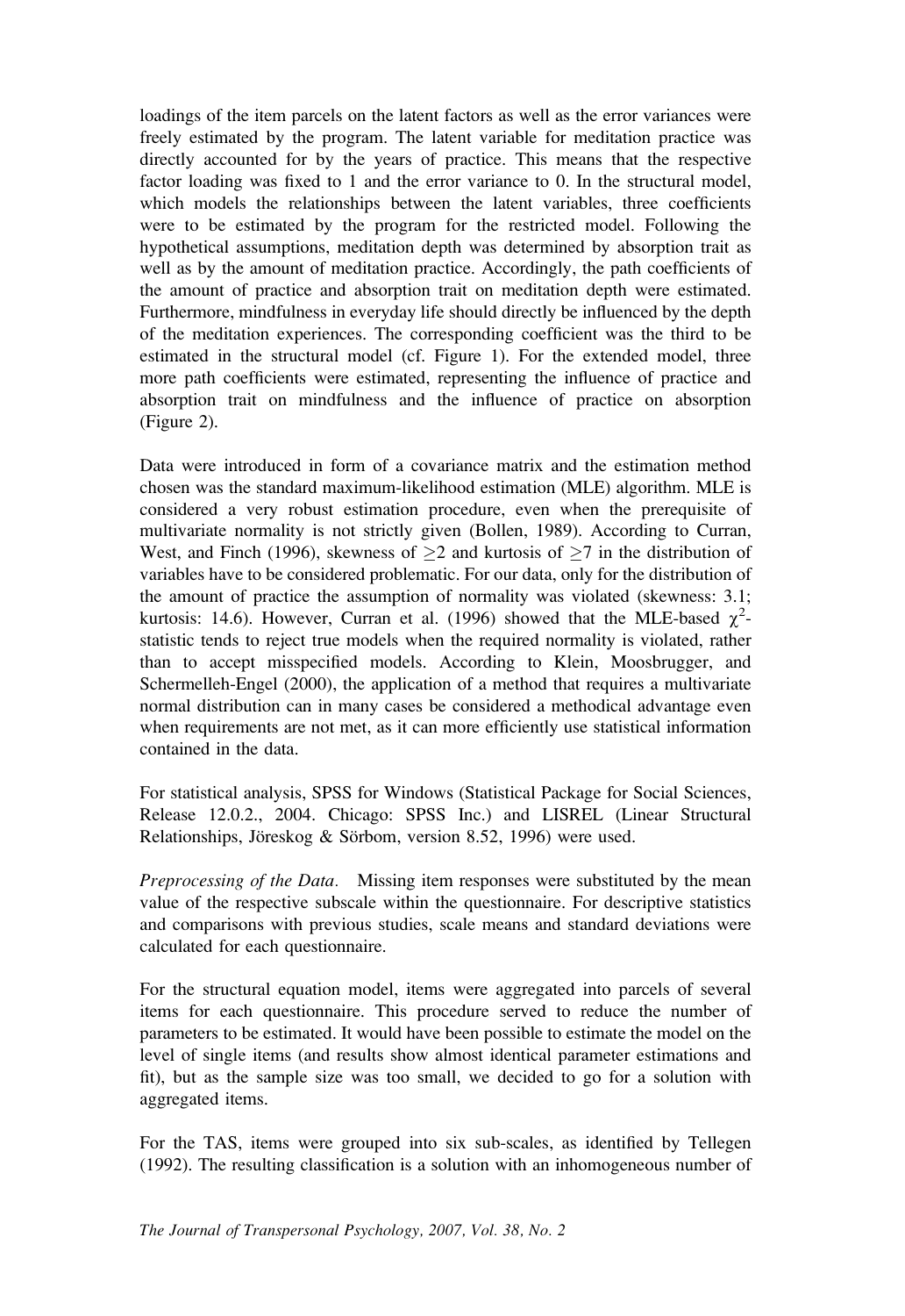items per parcel. However, as these sub-scales resulted from factor analyses, we decided to maintain this approach.

For the FMI, items were grouped into four parcels according to their item reliability coefficient to obtain parcels that resembled each other with regard to their reliability.

For the MEDEQ, items differed substantially in their mean scores. We therefore decided to group them according to the parameter and assorted parcels in such a way that parcels maximally resembled in regard to the mean scores. Five parcels of six items each were aggregated. Item no. 3 was not excluded for the SEM analysis, since it loaded high on the general meditation depth factor in our data.

#### **RESULTS**

#### Descriptive Statistics

Meditation Depth. Item scores were summed up to the total score for meditation depth. The total score possibly ranges from zero to 116 points, because maximally 4 points can be gained per item (in order to assure comparableness to the study by Piron, 2001, item 3 was excluded). For the given sample, the mean total score of meditation depth was 66.24 points, with a standard deviation of 19.41. The mean score was close to that of the initial sample by Piron (2001). The mean score in Piron's sample was  $62.56$  (SD = 30.73) at the first measurement and 74.71 (SD = 26.88) after one year. In our study, skewness ( $\gamma$ 2 = .055; SE = .154) and kurtosis  $(\gamma 2 = -.380; SE = .306)$  showed that the distribution of MEDEO scores was symmetrical, but rather platykurtic. The internal consistency of the scale was high (Cronbach's  $\alpha$  = .94). There were no sex differences (t = -.94; df = 248; p = .35) in total meditation depth scores, and no relevant correlation with age  $(r=.042; p=.52)$ .

Absorption. Answers to the 34 items of the absorption scale were summed up to form the total score. The mean score of the total sample of meditators (76.49;  $SD =$ 21.24) was remarkably higher than that of the initial sample reported by Ritz and Dahme (1995), which had a mean score of  $60.05$  points (SD = 19.98). The gender difference they found (females  $= 66$ ; males  $= 55$ ) was not present in our sample of meditators (females = 76.2 (SD = 20.3); males = 77.1 (SD = 23.8); t = 0.286; df = 103;  $p = .78$ ). Ritz and Dahme (1995) reported a negative correlation between age and TAS score, that was significant for the males only  $(r = -.18; p < .05)$ . In our sample, equally, the correlation between age and absorption was only significant for males (males:  $r = -.305$ ;  $p = .013$ ; females:  $r = -.145$ ;  $p = .55$ ). Values of skewness  $(\gamma 2 = .114; SE = .154)$  and kurtosis  $(\gamma 2 = .229; SE = .306)$  of the total absorption scores showed that the distribution of TAS scores did not significantly differ from a normal distribution. Internal consistency (Cronbach's  $\alpha = .92$ ) was even slightly higher than reported by Ritz and Dahme (1995).

Mindfulness. Mindfulness in everyday life was assessed by the total score of the short version of the FMI. The inverted item (item no. 13) was accounted for accordingly. Responses were coded by numbers 1 to 4. Consequently, the total score could possibly range between 14 and 56 points. The sample's mean score was 41.49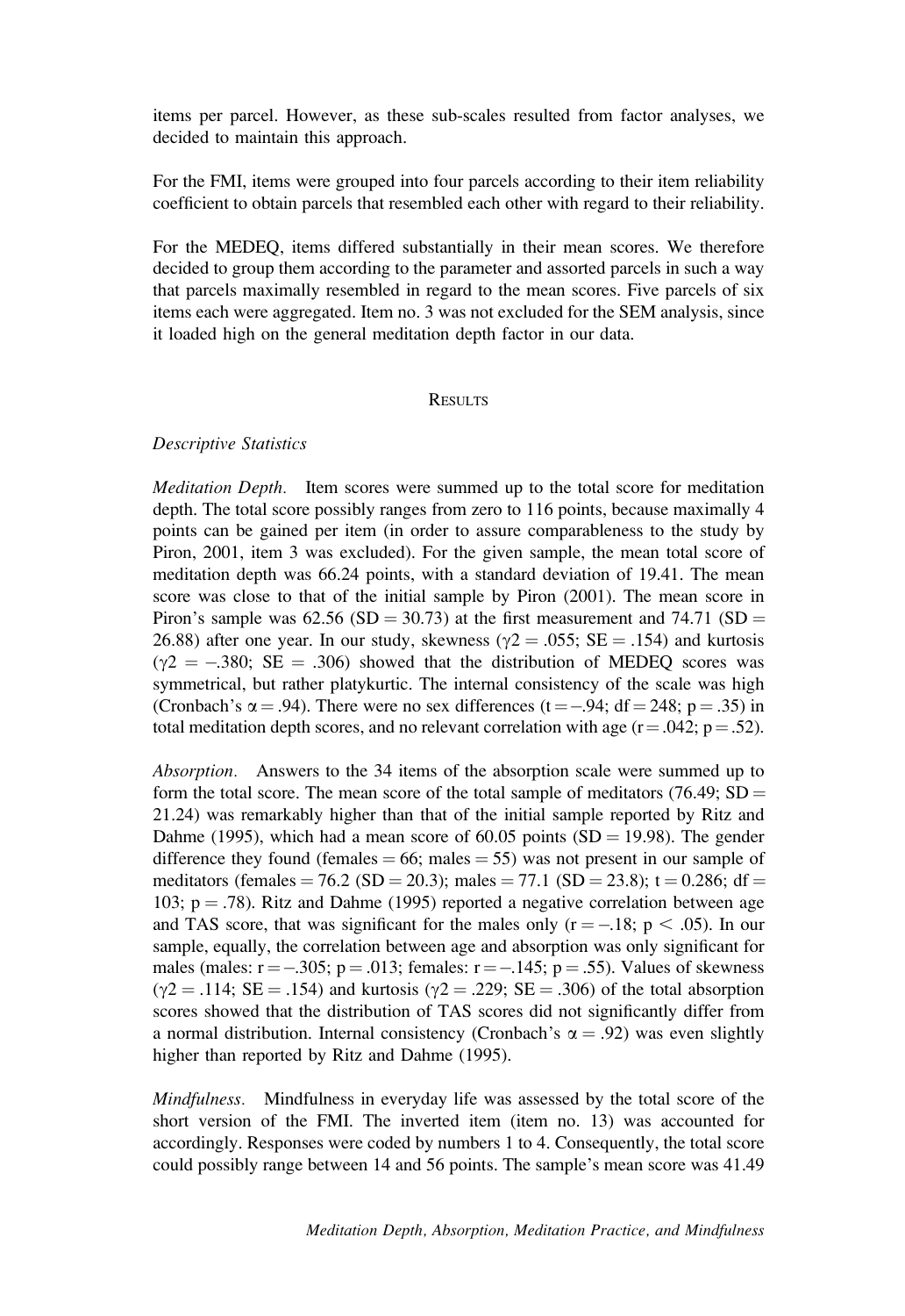Table 1 Intercorrelations (r) Between Mindfulness Scores (FMI), Meditation Depth (MEDEQ), Years of Meditation Practice, and Absorption (TAS); the Diagonal Shows Reliability Coefficients of the Three Scales

|                   | <b>FMI</b> | <b>MEDEO</b> | Years of practice | TAS         |
|-------------------|------------|--------------|-------------------|-------------|
| <b>FMI</b>        | .85        | $.510$ (**)  | $.263$ (**)       | $.354$ (**) |
| MEDEQ             |            | .94          | $.316$ (**)       | .410 $(**)$ |
| Years of practice |            |              |                   | $.129(*)$   |
| <b>TAS</b>        |            |              |                   | .92         |

(\*\*) significance at the  $\alpha$ -level of 0.01

(\*) significance at the  $\alpha$ -level of 0.05

(SD 5.57; smallest value: 23; highest value: 56) and thus, was relatively high, compared to the possible range. Values of skewness ( $\gamma$ 2 = -161; SE = .154) and kurtosis ( $\gamma$ 2 = .609; SE = .306) revealed that the distribution of FMI scores was leptokurtic and slightly left-skewed. Mindfulness scores of males ( $N = 67$ ; mean = 42.29; SD = 5.29) and females (N = 183; mean = 41.27; SD = 5.59) did not differ  $(t = 1.30; df = 248; p = .19)$ . Scores were not correlated with the age of the participants ( $r = .014$ ;  $p = .83$ ).

Correlations Between the Scales. A correlation matrix is displayed in Table 1. All correlations between the four variables were positive and significant. The correlation between meditation depth and mindfulness  $(r = .51)$  was the highest; absorption and years of meditation practice correlated only moderately  $(r = .13)$ .

# LISREL-Model

The resulting LISREL-Model is illustrated in Figure 3. Inspection of the measurement models showed that the factor loadings of the six subscales on the latent absorption factor were quite similar and in the range of  $\lambda = 0.68$  for the scale vivid reminiscence and  $\lambda = 0.79$  for the scales synesthesia and enhanced cognition. Factor loadings for the mindfulness scale had a similar range of  $\lambda = 0.70$  to  $\lambda = 0.80$ . Factor loadings for the MEDEQ were slightly higher and between  $\lambda = 0.86$  and  $\lambda =$ 0.90. In summary, the factor loadings of the respective item parcels on the latent factors were high, as expected for parcels of aggregated items.

The inspection of the structural model revealed that all path coefficients between the latent variables showed significant values. We had expected meditation practice to have an influence on meditation depth. Indeed, the relevant parameter ( $\gamma$  = 0.23) was positive and clearly significant  $(t = 4.14)$ , but only moderate in size. Meditators with more practice experience deeper meditations than people with less practice.

The character trait absorption, though, had a much stronger, and also positive, influence on meditation depth ( $\beta = 0.49$ ; t = 7.56). As expected, high absorptive people experience deeper meditations than less absorptive people.

Finally, we had postulated, that a meditator experiences more mindfulness in everyday life, the deeper he or she gets into the meditation. The expected relation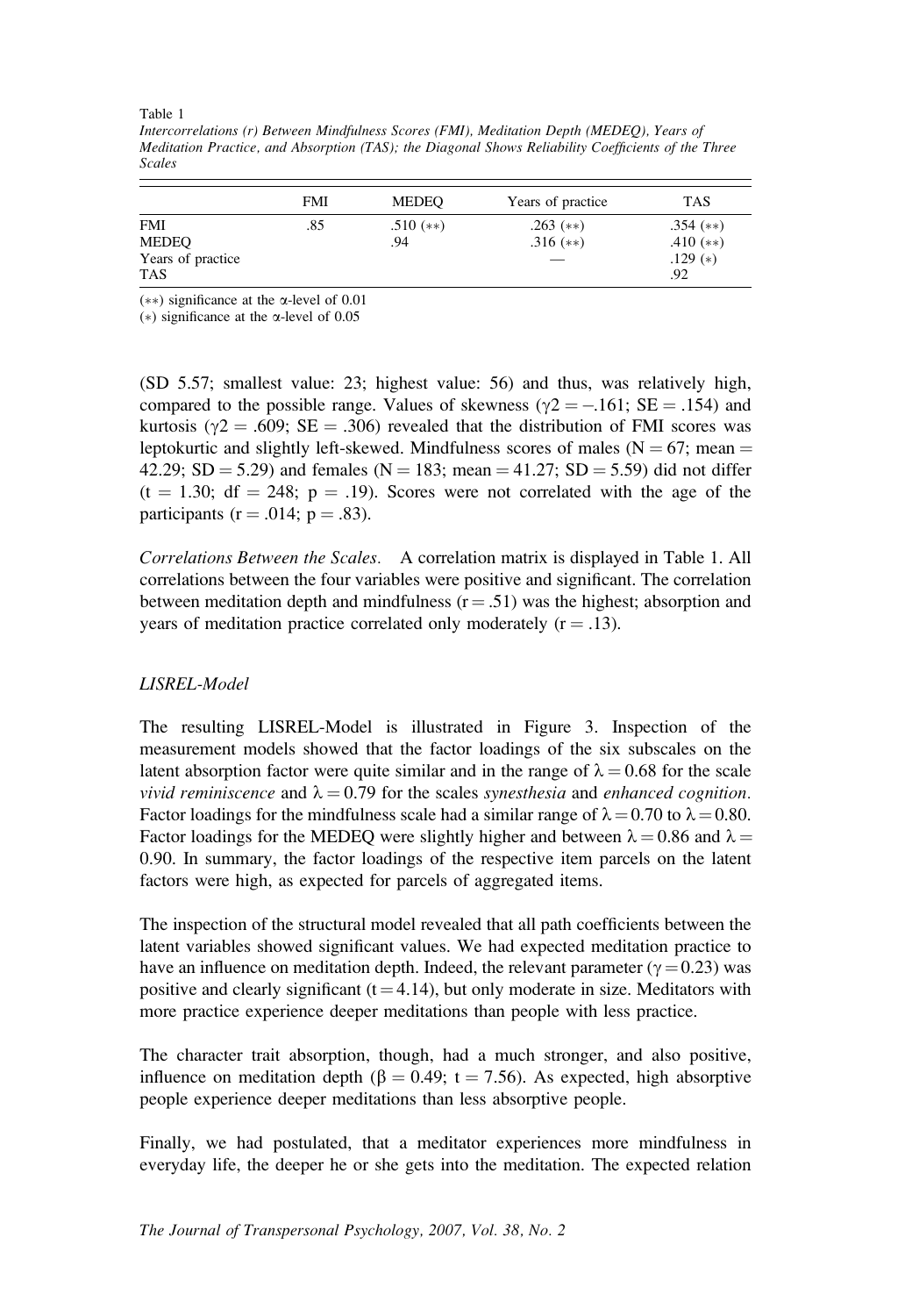

Figure 3. Meditation-LISREL-Model (restricted); the Structural Model includes four latent Variables (Absorption, Amount of Practice, Meditation Depth and Mindfulness); the Measurement Models specify the Relationships between the latent Factors and the respective Indicators.

was confirmed, as the path coefficient between meditation depth and mindfulness  $(\beta = 0.56; t = 7.72)$  revealed a strong, positive and significant effect.

Fit of the Model. An inspection of the fit indices manifests that the overall model fits the empirical data well. With a  $\chi^2$ -value of 211.55 and 102 degrees of freedom, the ratio  $\chi^2$ /degrees of freedom was 2.07, which can be considered a good value. NNFI and CFI both were close to 0.95 (NNFI =  $0.94$ ; CFI =  $0.95$ ) and RMSEA was 0.066, which can also be interpreted as a good and acceptable fit, respectively. Only GFI and AGFI did not indicate a good fit as clearly (GFI = 0.90; AGFI = 0.87). They were, however, still in a range that can be considered sufficient. Overall, the empirical data fitted the theoretically postulated model well enough.

Modification (Extension) of the Structural Model. Moreover, the model was extended and path coefficients between all latent variables were allowed (cf. Figure 4). The influence of the amount of meditation practice on the character trait absorption  $(\gamma = 0.23; t = 3.50)$  was small, but significant. People who had practiced meditation for a longer time were more absorptive (we will later discuss the possibility of a mutual influence of the two variables).

Furthermore, absorption also had a small and significant direct influence on mindfulness, with a path coefficient of  $\beta = 0.21$  (t = 2.70). That is, a small part of the variance (0.04%) of mindfulness could be explained solely by the personality of a person, independent of the meditation practice.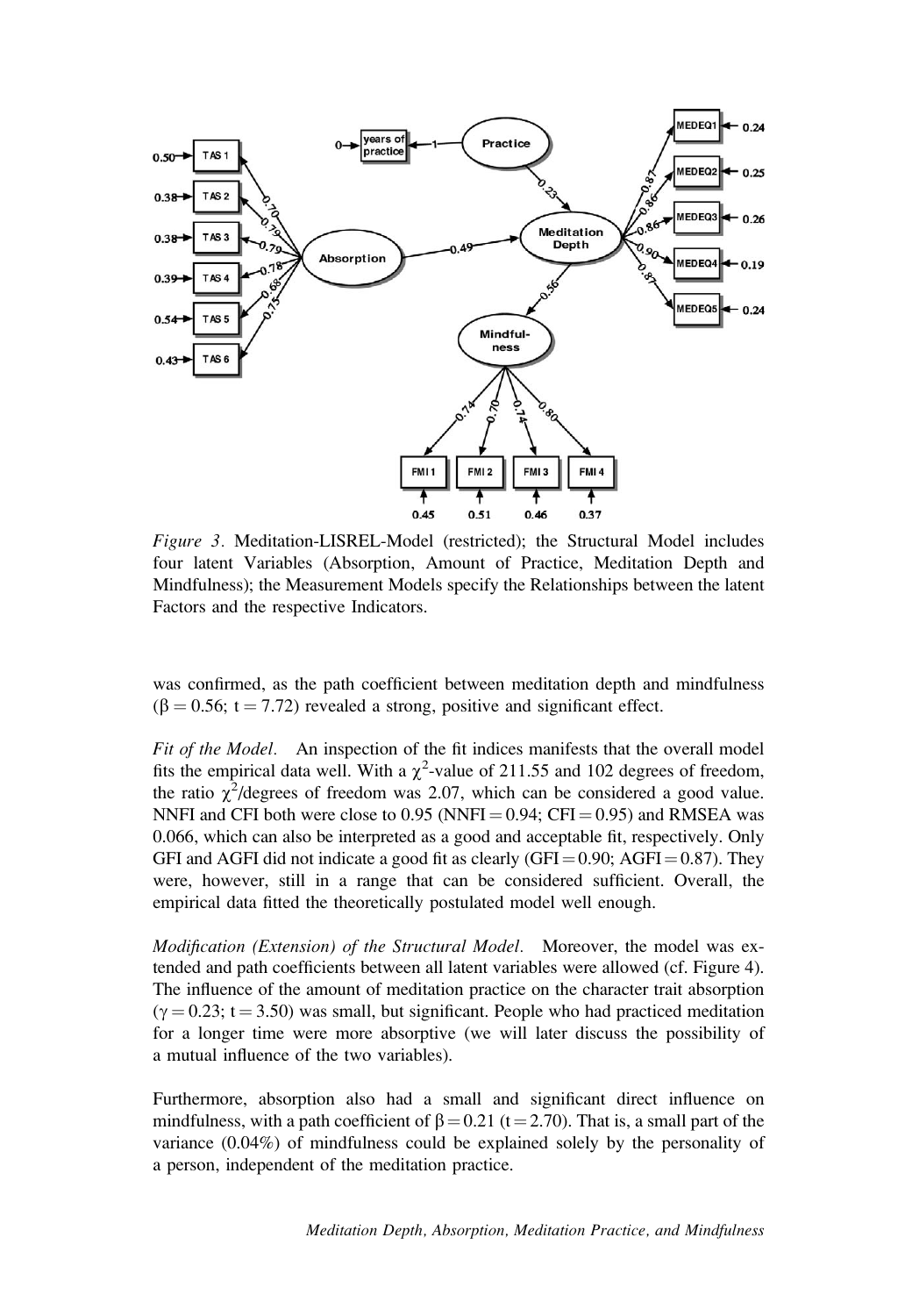

Figure 4. Extended LISREL-Model with additional Path Coefficients between the latent Variables.

The influence of meditation depth on mindfulness was slightly diminished by the modification ( $\beta = 0.42$ ; t = 5.24).

Interestingly, the path coefficient between years of meditation practice and mindfulness was not significant. The amount of meditation practice had no direct influence on mindfulness in everyday life ( $\beta = 0.10$ ; t = 1.59), and even the indirect effect, which was mediated by meditation depth  $(0.21 * 0.42 = 0.09)$  can be neglected.

The model fit of the extended structural equation model with additional parameters was slightly better than the introduced restricted model. The  $\chi^2$ -value was 194.74. With 99 degrees of freedom, the ratio  $\chi^2$ /degrees of freedom was 1.97, which is a good value. NNFI and CFI were both near  $0.95$  (NNFI =  $0.95$ ; CFI = 0.96) and RMSEA was 0.062. Again, only GFI and AGFI did not as clearly indicate a good fit  $(GFI = 0.91; AGFI = 0.88)$ . However, they were in a range that can be considered sufficient. Overall, the modified model had a slightly better fit than the postulated model. The  $\chi^2$ -difference statistic yields a  $\chi^2$ -difference-value of 16.81. With the difference of degrees of freedom being 3, the test is highly significant ( $p < 0.001$ ). The parsimonious restricted model is thus to be rejected, and the extended model is favored.

#### DISCUSSION AND CONCLUSIONS

The present study was undertaken to shed light on factors which have an impact on deep experiences during meditation and on their consequences for everyday life. Our model proposed that the personality trait of absorption and meditation practice both influence meditation depth significantly, and that deep meditation experiences would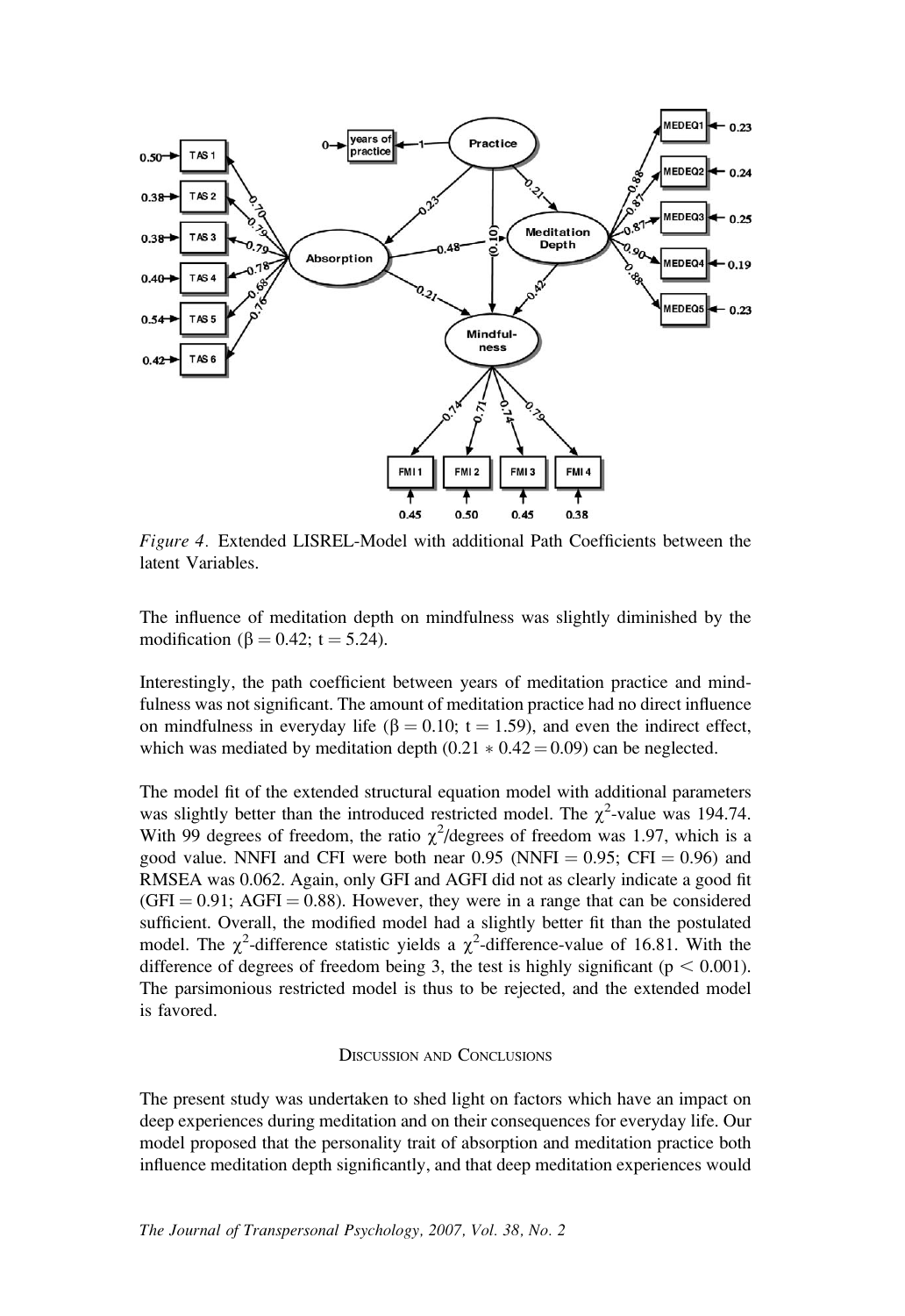lead to increased mindfulness. In the extended model, further influences between the variables were allowed, and both models were compared. Compared to the parsimonious restricted model, the extended full model turned out to be superior.

The positive influence of absorption trait and meditation practice on meditation depth was confirmed. Absorption exerted a higher influence on meditation depth, than the amount of meditation practice. That is, the depth of meditative experiences appears to be more determined by personality than by the amount of training. Since absorption trait and meditation depth were assessed with reliable questionnaires while practice was quantified by the rather inexact measure of years, a methodological artifact could possibly account for this result. In addition, a part of the variance shared by the questionnaire measures could have derived from response tendencies, e.g. acquiescence.

Furthermore, deep meditation experiences had a remarkable influence on the mindfulness of meditators. People with deeper meditation experiences reported to be more mindful in everyday life. There was no additional direct influence of meditation practice on mindfulness. The influence of meditation practice was mediated solely by meditation depth. As indicated by the extended model, the character trait absorptions also exerted an influence on mindfulness in everyday life, independent of meditation depth.

It should be kept in mind that the direction of causality implied within the structure of our model is not mandatory. Influences in the opposite direction are equally conceivable. For instance absorption was entered into the restricted model as an exogenic variable, which only serves as an independent variable. However, it appears plausible that the absorption capacity facilitates meditation practice and is also enhanced by it (Ott, 2003). Although conceptualized as character trait, absorption might be modified by experiences and training. Given that approximately 40% of this trait are genetically determined (Ott, in press), the actual phenotype depends to a large extent on environmental factors. Inspection of the full model revealed that a relationship exists between absorption and meditation practice, as proposed by the results of Davidson et al. (1976). Nonetheless, from the data of this cross sectional study, the causal direction of influence between the variables cannot be determined. Similarly, the relationship between meditation practice and meditation depth is not necessarily unidirectional. Deep experiences could also represent a source of motivation to maintain meditation practice for a long time. From this perspective, meditation experience accounts as cause for a short or a long meditation practice and the amount of meditation practice could be considered the result of a so called ''self selection''. This alternative view also applies to absorption, which could be the cause as well as the result of a deep meditation experience. Furthermore, mindfulness in everyday life could lead to a special sensitivity and openness for experiences in meditation.

On the basis of the covariance matrix between the variables, it is not possible to define the causal interrelation between the variables. Only a longitudinal study could provide definitive answers to those questions. For the analysis of the exact causal relationships between personality traits, amount of training, meditation experiences, and everyday life experiences, a repeated measures design on a longitudinal basis is indispensable. The present study showed that strong relationships indeed exist between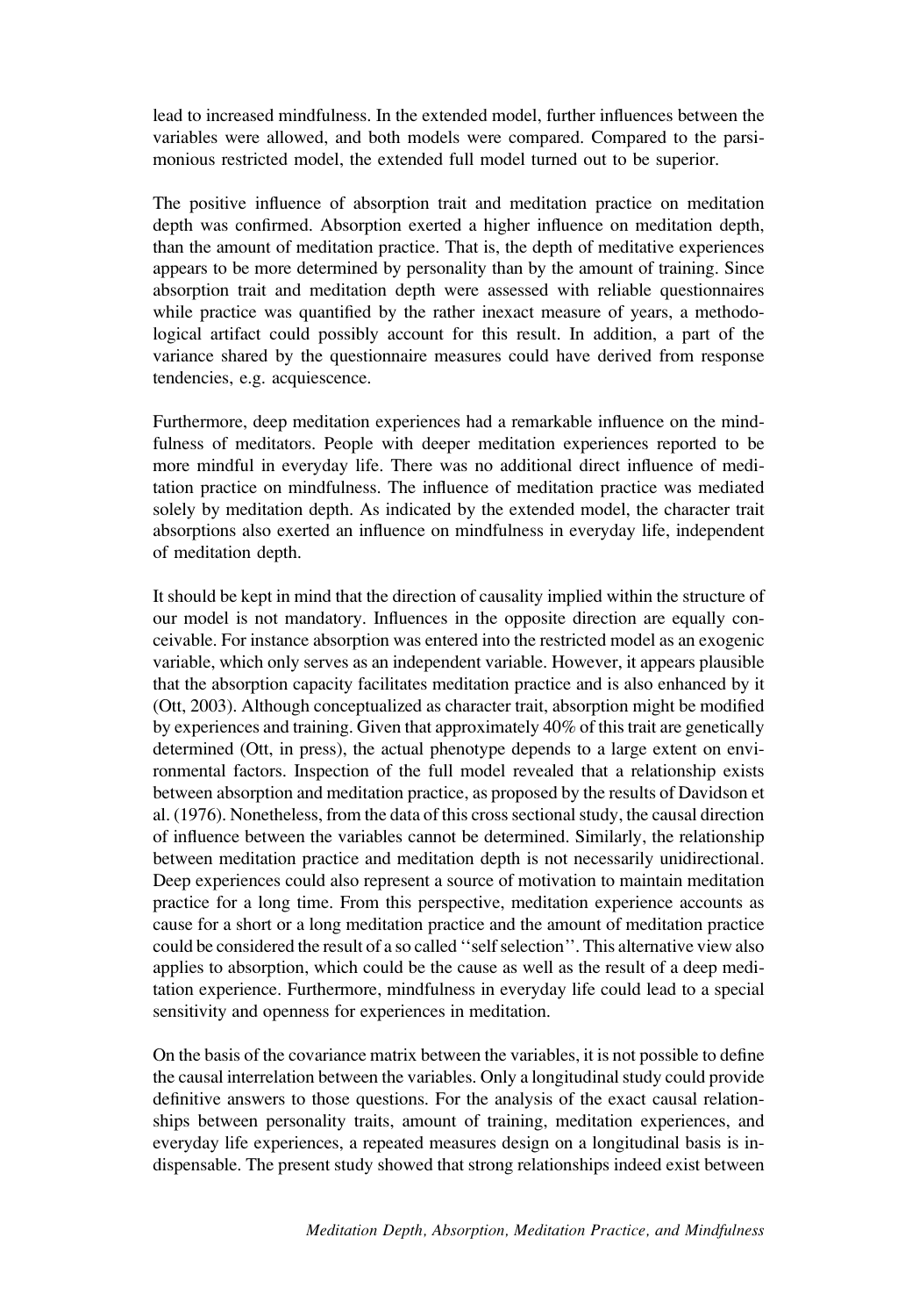these variables; this encourages further investigations. This study could thus serve as the basis for elaborating hypotheses to be tested in longitudinal research projects. A restriction for the generalization of results derives from the rather self-selected sample, which might not be representative for the population of meditators. Ideally, a replication of the given study should be performed with a large representative sample.

Future research should also try to delineate differences between meditation techniques. A wide variety of meditation techniques was practiced by the participants of the given study. The differential impact of the diverse meditation techniques could not be considered in the study at hand, as the sample size impeded the performance of separate analyses for each meditation method. However, it is likely that different meditation techniques are done for different motives. And, they will have differential impact on mental functioning. Future studies should take these differences into account and investigate research questions deriving from the characteristics of the specific meditation technique. For instance, would mindfulness meditation be more effective to increase mindfulness in everyday life and less dependent on the absorption trait to increase meditation depth compared to concentrative forms of meditation?

Finally, it has to be noted that several problems are inherent in the use of self-report as a means of assessing variables. Aside from problems that every questionnaire based study has to face (e.g. Jackson & Messick, 1967; Paulhus, 1984; Webster, 1958; Wilde, 1977), the topic of response bias might be especially relevant in the given context, arising from what Chögyam Trungpa (1973) called spiritual materialism. Given that the three questionnaires might in a similar way be prone to certain response biases, e.g., acquiescence or social desirability, a part of the shared variance could be due to that bias and could have lead to an overestimation of the effects of one variable on another. In future research, these constraints can be avoided by the inclusion of objective behavioral data. Multitrait-multimethod approaches (Campbell & Fiske, 1959) can be used to control the effects of equal methods.

In conclusion, the results of the present study indicate that several factors influence the state and trait effects of meditation. A variety of meditation techniques have been developed over the past millennia and their potential as powerful tools for the exploration and expansion of consciousness into the transpersonal realms has been proven. While many seekers around the globe apply these techniques, modern science has only now begun to realize and appreciate the value of these mental training techniques for approaching the riddle of consciousness. Our findings show that non-ordinary, egoless states of pure presence are possible for predisposed persons with longstanding meditation training. These states are natural phenomena and scientific accounts of consciousness which ignore them remain incomplete (James, 1902). Meditation, conceptualized as a method of systematic self-regulation, offers a promising avenue for the empirical study of the transpersonal realms of human existence.

#### **ACKNOWLEDGMENTS**

This study was a research project of the Society for Meditation and Meditation Research (http://www. smmr.de). We thank Theo Fehr and Harald Piron for their help in preparing this study and Sukadev Volker Bretz, chairman of the Yoga Vidya society, for his support in distributing the questionnaires.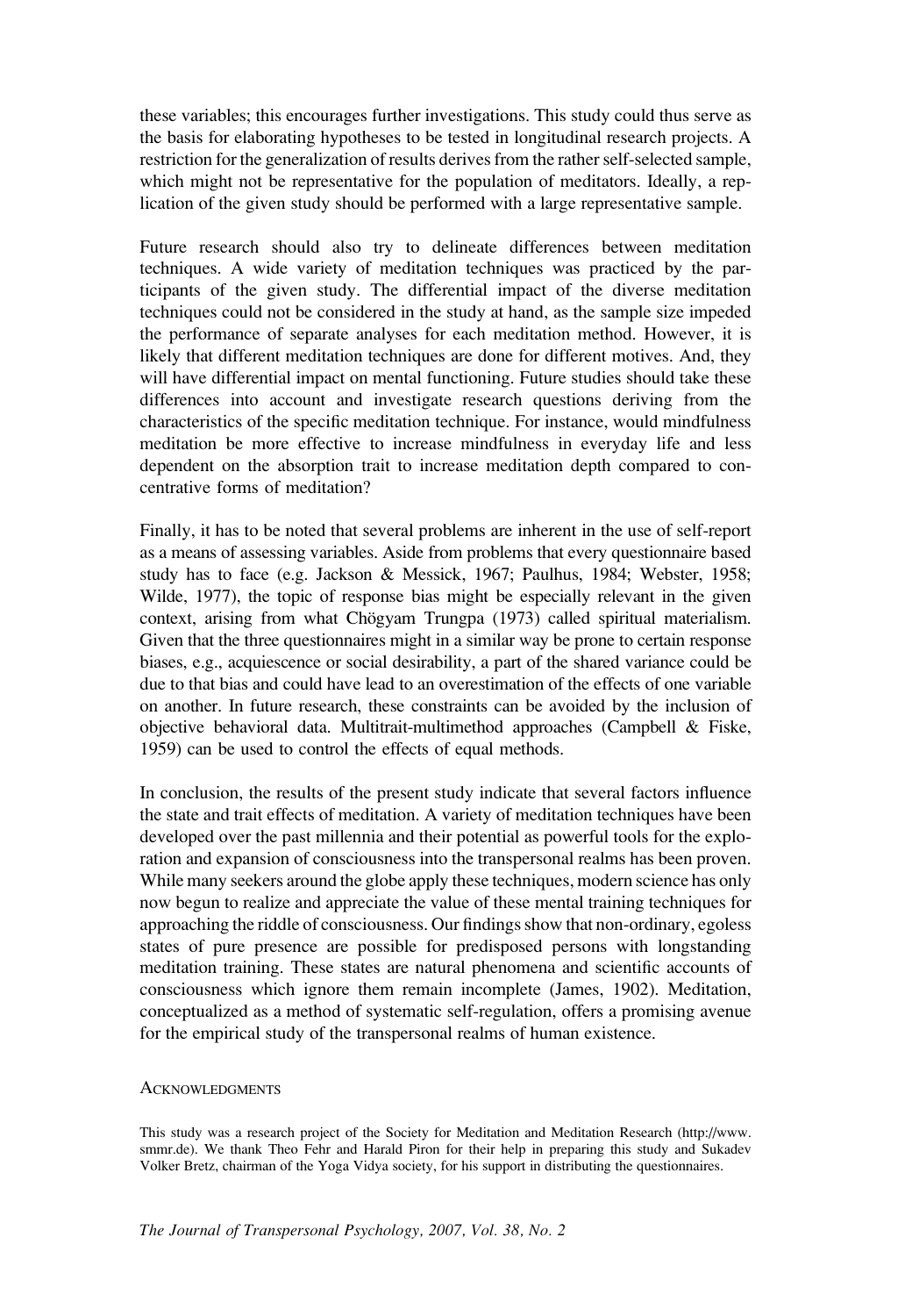#### **NOTES**

<sup>1</sup> The effect size was not reported by Piron, but was calculated by the authors of this paper on the basis of data given by Piron (2003).

 $2$  English translations according to Piron (2001).

#### **REFERENCES**

- BAER, R. A. (2003). Mindfulness training as a clinical intervention: A conceptual and empirical review. Clinical Psychology: Science and Practice, 10, 125–143.
- BECKER, P. (1989). Der Trierer Persönlichkeitsfragebogen (TPF). Testmappe mit Handanweisungen. [The Trier Personality Questionnaire. Test folder and manual.] Göttingen: Hogrefe.
- BENTLER, P. M. (1990). Comparative fit indexes in structural models. Psychological Bulletin, 107, 238–246.
- BENTLER, P. M., & BONETT, D. G. (1980). Significance tests and goodness of fit in the analysis of covariance structures. Psychological Bulletin, 88, 588–606.
- BISHOP, S. R., LAU, M., SHAPIRO, S., CARLSON, L., ANDERSON, N. D., CARMODY, J., SEGAL, Z. V., ABBEY, S., SPECA, M., VELTING, D., & DEVINS, G. (2004). Mindfulness: A proposed operational definition. Clinical Psychology: Science and Practice, 11(3), 320–241.
- BOLLEN, K. A. (1989). Structural equations with latent variables. New York: Wiley.
- BOLLEN, K. A., & LONG, J. S. (1993). Introduction. In K.A. Bollen & J.S. Long (Eds.), Testing structural equation models (pp. 1–9). Newbury Park: Sage Publications.
- BROWNE, M. W., & CUDECK, R. (1993). Alternative ways of assessing model fit. In K. A. Bollen & J. S. Long (Eds.), Testing structural equation models (pp. 136–162). Newbury Park, CA: Sage.
- BUCHHELD, N., GROSSMAN, P., & WALACH, H. (2001). Measuring mindfulness in insight meditation (Vipassana) and Meditation-Based Psychotherapy: The Development of the Freiburg Mindfulness Inventory (FMI). Journal for Meditation and Meditation Research, 1, 11–34.
- CAMPBELL, D. T., & FISKE, D. W. (1959). Convergent and discriminant validation by the multitrait-multimethod method matrix. Psychological Bulletin, 56, 81-105.
- CHÖGYAM TRUNGPA (1973). Cutting through spiritual materialism. Boston: Shambhala Publications.
- CURRAN, P. J., WEST, S. G., & FINCH, J. F. (1996). The robustness of test statistics to nonnormality and specification error in confirmatory factor analysis. Psychological Methods, 1, 16–29.
- DAVIDSON, R. J., GOLEMAN, D., & SCHWARTZ, G. E. (1976). Attentional and affective concomitants of meditation: A cross-sectional study. Journal of Abnormal Psychology, 85(2), 235–238.
- DEIKMAN, A. J. (1966). Deautomatization and the mystic experience. Psychiatry, 29, 324–38.
- ENGEL, K. (1997). Meditation (vol. 2): Empirical research and theory. Frankfurt: Peter Lang.
- FRANKE, G. H. (2002). Symptom-Checkliste von L.R. Derogatis: SCL-90-R [German Version; 2. *Edition*]. Göttingen: Beltz Test.
- GERMER, C. K., SIEGEL, R. D., & FULTON, P. R. (2005). Mindfulness and psychotherapy. New York: Guilford Press.
- GIFFORD-MAY, D., & THOMPSON, N. (1994). ''Deep states'' of meditation: Phenomenological reports of experience. The Journal of Transpersonal Psychology, 26, 117-138.
- GROSSMAN, P., NIEMANN, L., SCHMIDT, S., & WALACH, H. (2004). Mindfulness-based stress reduction and health benefits: A meta-analysis. Journal of Psychosomatic Research, 57, 35–43.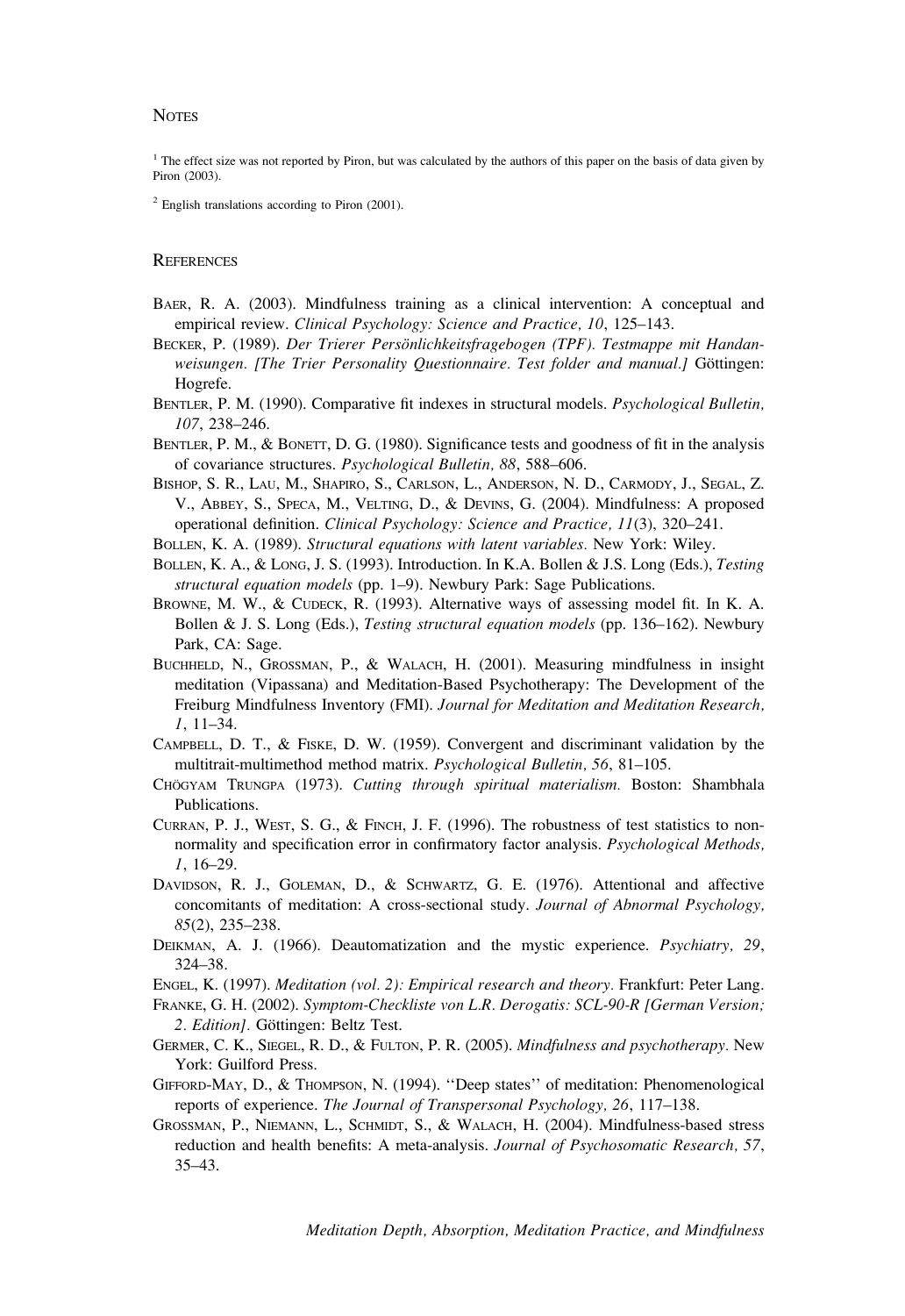- HART, W. (1987). The art of living: Vipassana Meditation as taught by S. N. Goenka. San Francisco: Harper.
- HETHERINGTON, I. (2003). Realizing change: Vipassana Meditation in action. Seattle, WA: Pariyatti Press.
- INTERNATIONAL SIVANANDA YOGA VEDANTA CENTERS (1989). Yoga teachers' training manual. Quebec: Sivananda Ashram Yoga Camp.
- JACKSON, D. N., & MESSICK, S. (1967). Problems in human assessment. New York: McGraw Hill.
- JAMES, W. (1902). The varieties of religious experience. A Study in Human Nature. New York: Longmans, Green.
- JÖRESKOG, K. G., & SÖRBOM, D. (1984). LISREL VI users guide (3rd ed.). Moorsville, IN: Scientific Software.
- JÖRESKOG, K. G., & SÖRBOM, D. (1993). LISREL 8: Structural Equation Modeling with the Simplis Command Language. Chicago, IL: Scientific Software International.
- JÖRESKOG, K. G., & SÖRBOM, D. (1996). LISREL 8: User's reference guide. Chicago, IL: Scientific Software International.
- KABAT-ZINN, J. (1982). An outpatient program in behavioral medicine for chronic pain patients based on the practice of mindfulness meditation: Theoretical considerations and preliminary results. General Hospital Psychiatry, 4, 33–47.
- KABAT-ZINN, J. (1990). Full catastrophe living: Using the wisdom of your mind to face stress, pain and illness. New York: Dell.
- KABAT-ZINN, J. (1998). Meditation. In J.C. Holland (Ed.), Psycho-oncology (pp. 767–779). New York: Oxford University Press.
- KAPLEAU ROSHI, P. (1989). The three pillars of Zen. New York: Anchor Books.
- KLEIN, A., MOOSBRUGGER, H., & SCHERMELLEH-ENGEL, K. (2000). Die Robustheit der LMS-Methode bei Verletzung der Verteilungsannahmen. [The robustness of the LMS-method against a violation of distribution assumptions.] Reports of the Institute of Psychology, Goethe-University, Issue 09/00. Frankfurt am Main: Institute of Psychology.
- MARUYAMA, G. M. (1998). Basics of structural equation modeling. Thousand Oaks, London, New Delhi: Sage Publications.
- MUELLER, R. O. (1996). Basic principles of structural equation modeling: an introduction to LISREL and EQS. New York: Springer.
- MURPHY, M., & DONOVAN, S. (1997). The physical and psychological effects of meditation: A review of contemporary meditation research 1931–1996. Sausalito, CA: The Institute of Noetic Science.
- OTT, U. (2001). The EEG and the depth of meditation. Journal for Meditation and Meditation Research, 1, 55–68.
- OTT, U. (2003). The role of absorption for the study of yoga. Journal for Meditation and Meditation Research, 3, 21–26.
- OTT, U. (in press). States of absorption: In search of neurobiological foundations. In G. Jamieson (Ed.), Hypnosis and consciousness states: The cognitive-neuroscience perspective. New York: Oxford University Press.
- PAULHUS, D. L. (1984). Two-component models of socially desirable responding. Journal of Personality and Social Psychology, 46(3), 598–609.
- PIRON, H. (2001). The Meditation Depth Index (MEDI) and the Meditation Depth Questionnaire (MEDEQ). Journal for Meditation and Meditation Research, 1, 69–92.
- PIRON, H. (2003). Meditation depth, mental health, and personal development. Journal for Meditation and Meditation Research, 3, 45–58.
- RITZ, T., & DAHME, B. (1995). Die Absorption-Skala: Konzeptuelle Aspekte, psychometrische Kennwerte und Dimensionalität einer deutschsprachigen Adaptation. [The Absorption Scale: Conceptual aspects, psychometric properties, and dimensionality of a German adaptation]. Diagnostica, 41, 53–61.